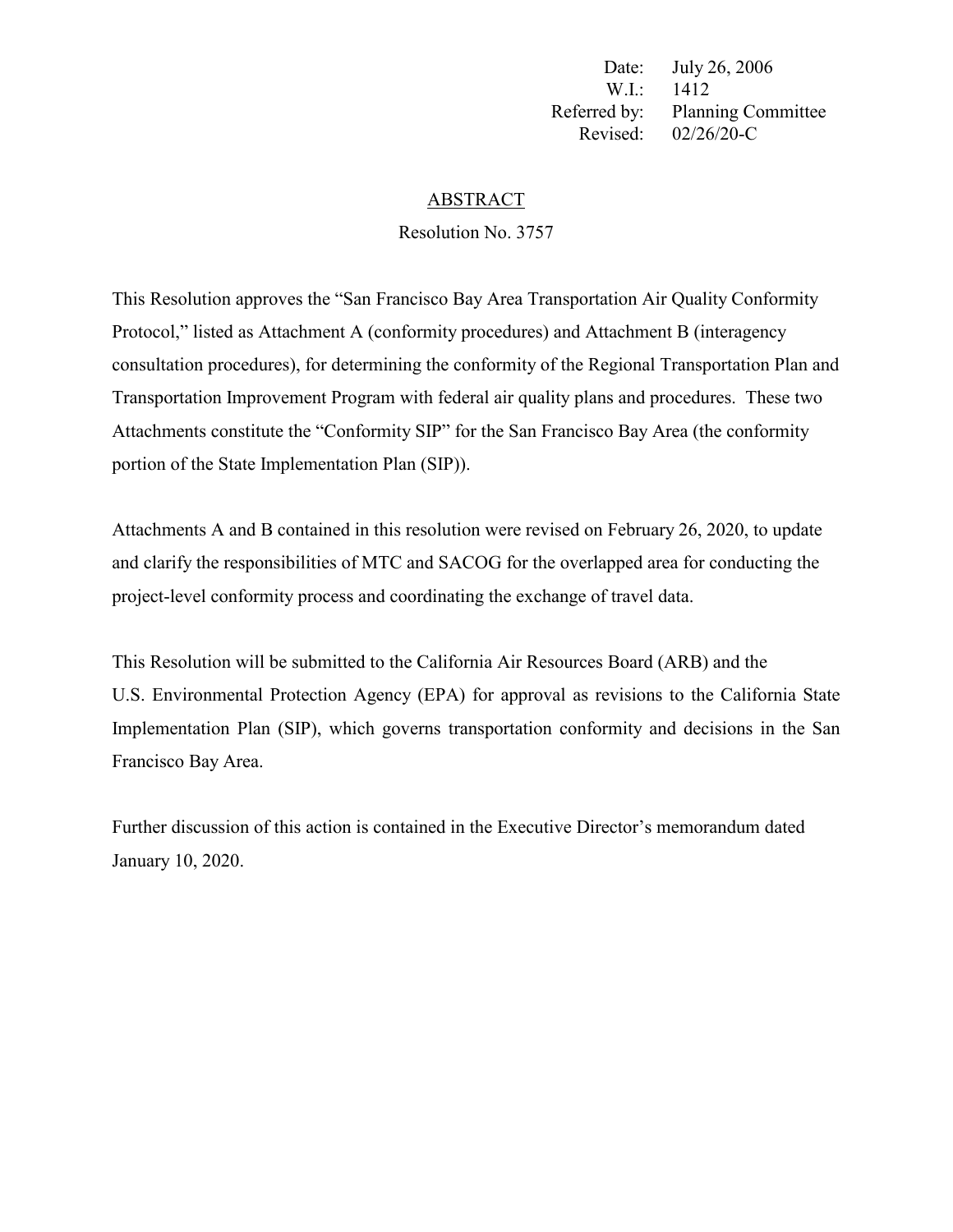Date: July 26, 2006 W.I.: 1412 Referred by: Planning Committee

#### Re: Approval of San Francisco Bay Area Transportation Air Quality Conformity Protocol

# METROPOLITAN TRANSPORTATION COMMISSION RESOLUTION NO. 3757

WHEREAS, the Metropolitan Transportation Commission (MTC) is the regional transportation planning agency for the San Francisco Bay Area pursuant to Government Code § 66500 et seq.; and

WHEREAS, the Bay Area Air Quality Management District (BAAQMD), Association of Bay Area Governments (ABAG) and MTC are collectively responsible for developing and implementing various portions of the federal air quality plans in the San Francisco Bay Area; and

WHEREAS, prior to adopting or amending the long-range Regional Transportation Plan (RTP) and Transportation Improvement Program (TIP), MTC must first determine that these plans and programs conform to the federal air quality plan for the San Francisco Bay Area (termed the State Implementation Plan, or SIP) using procedures established by the U.S. Environmental Protection Agency (EPA); and

WHEREAS, the three agencies have prepared a protocol for determining transportation air quality conformity in compliance with Federal regulation entitled: San Francisco Bay Area Transportation Air Quality Conformity Protocol ("the Protocol"), which includes certain conformity procedures relating to transportation plans, programs, and projects and the interagency consultation procedures, attached hereto as Attachment A and Attachment B, respectively, and incorporated herein as though set forth at length; and

WHEREAS, the three agencies have revised the Protocol to reflect the most recent guidance provided by the U.S. EPA; and

WHEREAS, Federal regulations for amending the SIP require a public hearing prior to adoption or changes to the Protocol, and the BAAQMD and ABAG have delegated authority to MTC to hold a public hearing on the Protocol as proposed herein; and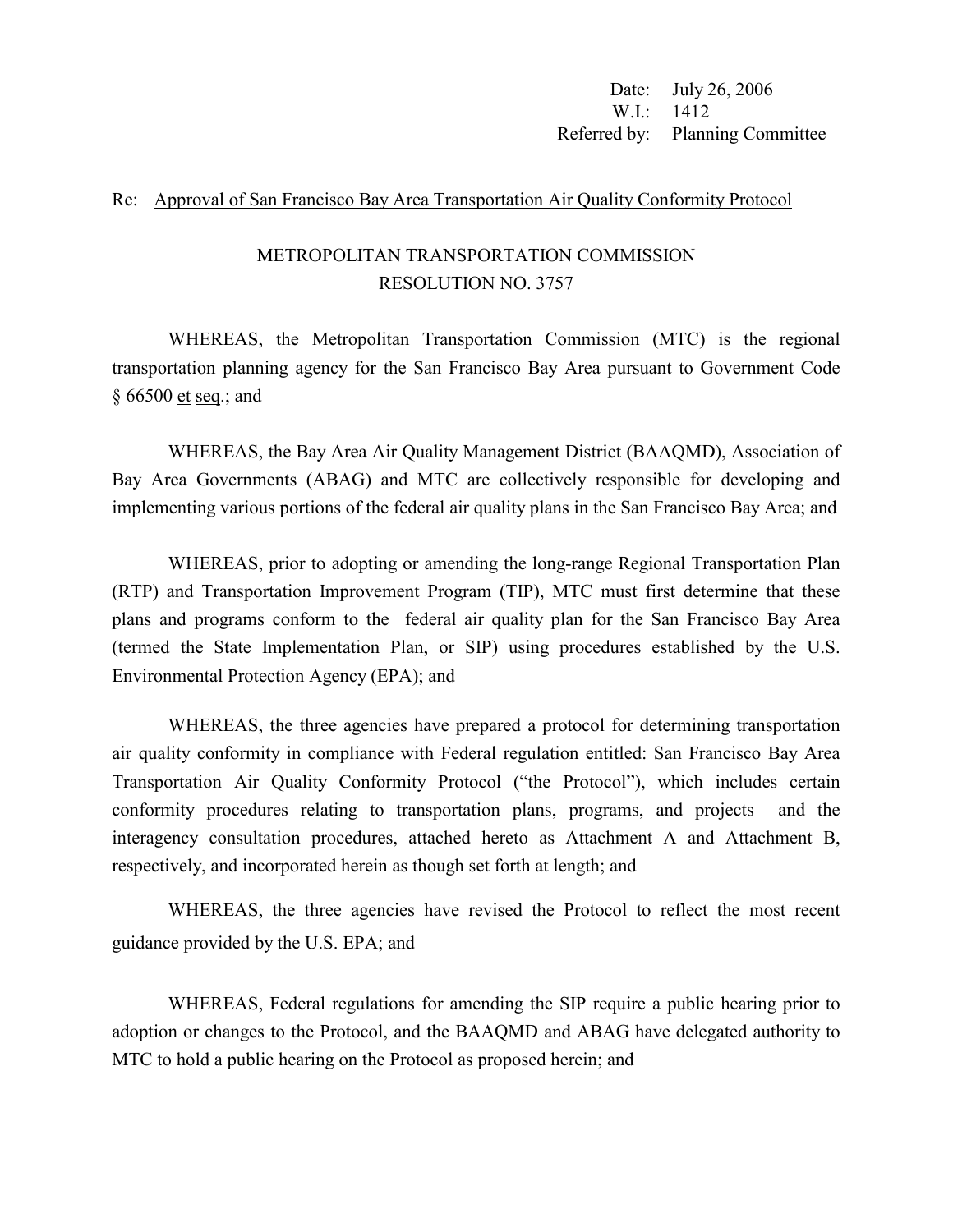WHEREAS, MTC held a duly noticed public hearing on June 9, 2006; and

WHEREAS, at the conclusion of the public hearing, the Protocol was referred back to the three respective agencies along with the public comments and staff recommendations that each agency adopt the new Protocol; and

WHEREAS, the Protocol must be submitted to the California Air Resources Board (ARB) for review and subsequent submittal to the U.S. Environmental Protection Agency (EPA) for revision of the California State Implementation Plan (SIP), now therefore be it

RESOLVED, that the Protocol to be included in the Conformity SIP are approved for submission to CARB and to EPA; and, be it further

RESOLVED, that the MTC staff may make minor adjustments, as necessary, to the Protocol in the Conformity SIP in response to ARB and EPA comments; and, be it further

RESOLVED, that this resolution supercedes MTC Resolution No. 3075.

# METROPOLITAN TRANSPORTATION COMMISSION

Jon Rubin, Chair

The above resolution was entered into by the Metropolitan Transportation Commission at a regular meeting of the Commission held in Oakland, California, on July 26, 2006.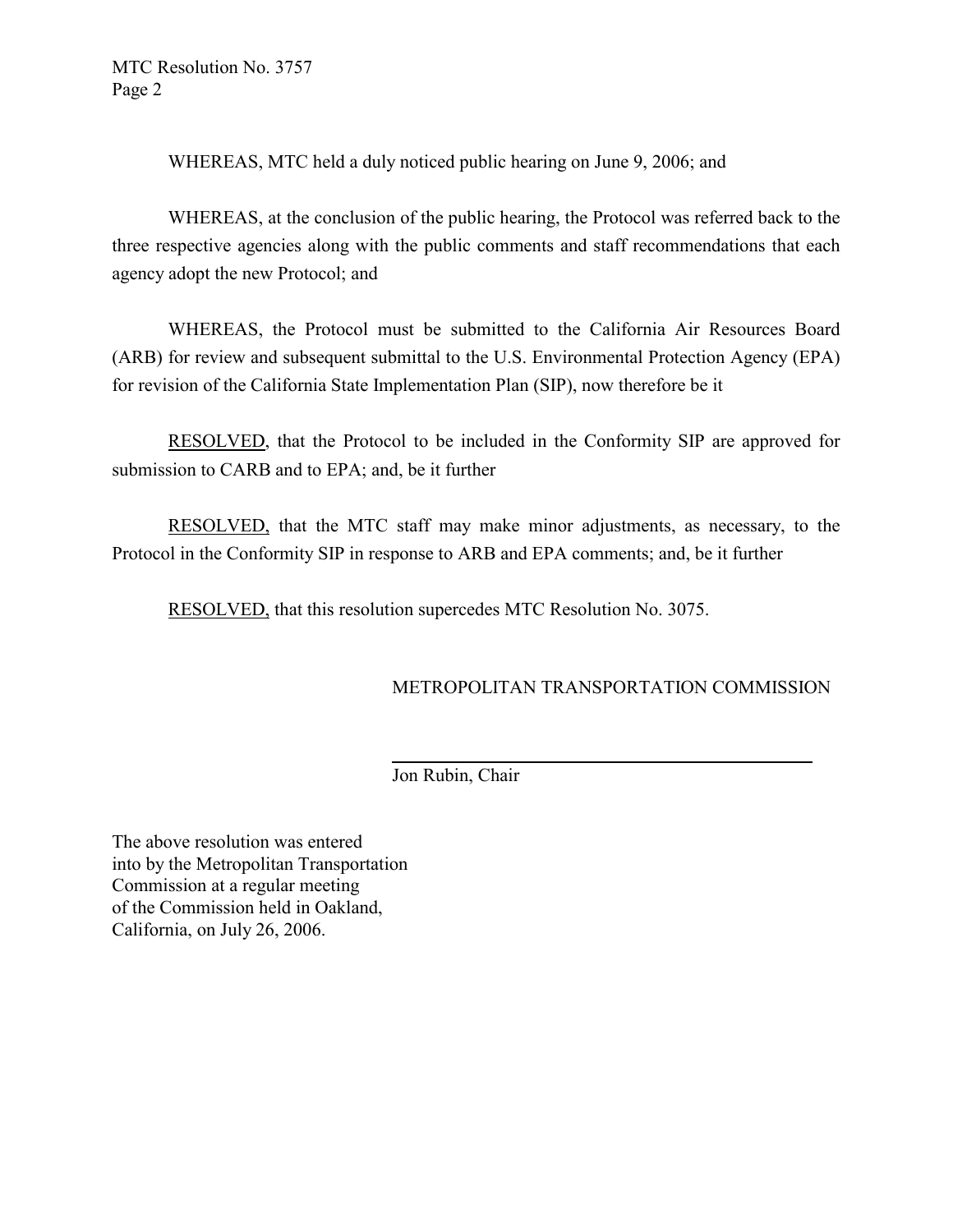Date: July 26, 2006 W.I.: 1412 Referred by: Planning Committee Revised: 02/26/20-C

> Attachment A Resolution No. 3757 Page 1 of 1

# **SAN FRANCISCO BAY AREA TRANSPORTATION AIR QUALITY CONFORMITY PROTOCOL**

#### **Conformity Procedures**

Current federal law does not require that EPA's detailed procedures for determining the conformity of plans, programs and projects be included in the Conformity SIP. Therefore, Part 93 of MTC's conformity procedures (MTC Resolution 3075), which includes verbatim EPA's transportation conformity regulation from 40 CRF Part 93, is deleted in entirety, with the exception of sections 93.122(a)(4)(ii) and 93.125(c)(see below).

In accordance with 40 CFR section 93.122(a)(4)(ii), prior to making a conformity determination on the RTP or TIP, MTC will not include emissions reduction credits from any control measures that are not included in the RTP or TIP and that do not require a regulatory action in the regional emissions analysis used in the conformity analysis unless MTC or FHWA/FTA obtains written commitments, as defined in 40 CFR section 93.101, from the appropriate entities to implement those control measures. The written commitments to implement those control measures must be fulfilled by the appropriate entities.

In accordance with 40 CFR section 93.125(c), prior to making a project-level conformity determination for a transportation project, FHWA/FTA must obtain from the project sponsor and/or operator written commitments, as defined in 40 CFR section 93.101, to implement any project-level mitigation or control measures in the construction or operation of the project identified as conditions for NEPA approval. The written commitments to implement those project-level mitigation or control measures must be fulfilled by the appropriate entities. Prior to making a conformity determination on the RTP or TIP, MTC will ensure the project design concept and scope are appropriately identified in the regional emissions analysis used in the conformity analysis.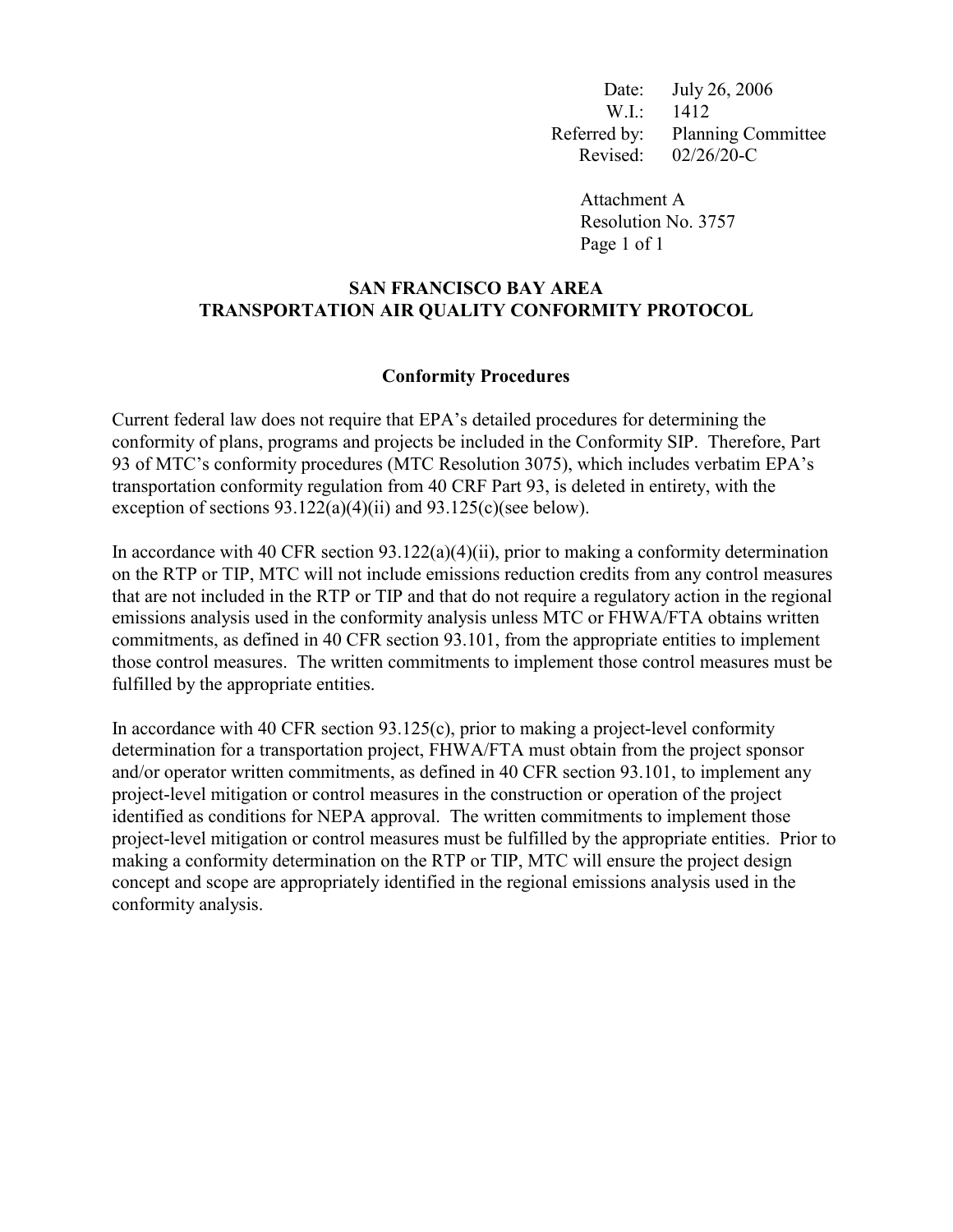Date: July 26, 2006 W.I.: 1412 Referred by: Planning Committee Revised: 02/26/20-C

Attachment B Resolution No. 3757 Page 1 of 17

#### **SAN FRANCISCO BAY AREA TRANSPORTATION AIR QUALITY CONFORMITY PROTOCOL**

#### **Interagency Consultation Procedures**

## **I. General**

These procedures implement the interagency consultation process for the nine-county San Francisco Bay Area, and include procedures to be undertaken by the Metropolitan Transportation Commission (MTC), California Department of Transportation (Caltrans), Federal Highway Administration (FHWA), Federal Transit Administration (FTA), State and local air agencies and U.S. EPA, before making transportation conformity determinations on the Regional Transportation Plan (RTP) and Transportation Improvement Program (TIP). Air quality planning in the Bay Area is the joint responsibility of the Metropolitan Transportation Commission (MTC), Association of Bay Area Governments (ABAG) and the Bay Area Air Quality Management District (BAAQMD).

#### Air Quality Conformity Task Force

To conduct consultation, staff involved in conformity issues for their respective agencies will participate in an Air Quality Conformity Task Force, hereafter referred to as the "Conformity Task Force." The Conformity Task Force is open to all interested agencies, but will include staff of:

- Federal agencies: FHWA, FTA, EPA
- State DOT: Caltrans
- Regional planning agencies: MTC, ABAG
- County transportation agencies: all CTAs,
- State and local air quality agencies: California Air Resources Board and BAAQMD
- Transit operators

MTC will maintain a directory for the current membership of the Conformity Task Force. MTC will chair the Conformity Task Force and will consult with members of the Conformity Task Force to determine items for meeting agendas and will transmit all meeting materials. Agendas and other meeting material will generally be transmitted seven days in advance of meetings, or on occasion, distributed at the meetings. MTC will prepare summary minutes of each meeting. Any member of the Conformity Task Force listed above can request MTC to call a meeting of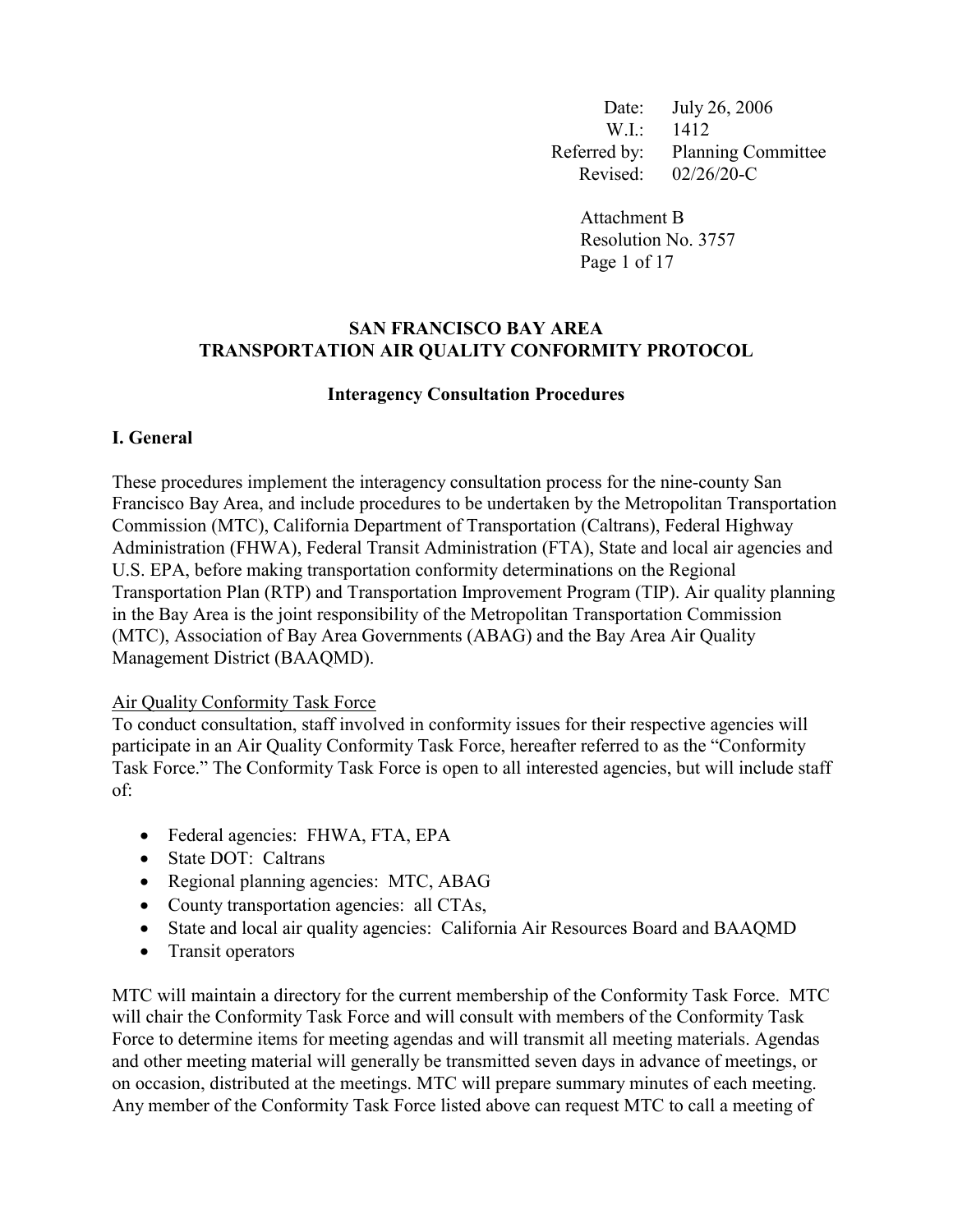this group to discuss issues under the purview of the Conformity Task Force as described below, including whether certain events would trigger the need to make a new conformity determination for the Regional Transportation Plan (RTP) and Transportation Improvement Program (TIP).

Persons of any organizational level in the member agencies may attend meetings of the Conformity Task Force. All meetings of the Conformity Task Force will be open to the public.

Meeting frequency will be at least quarterly, unless there is consensus among the federal and state transportation agencies and air quality agencies to meet less frequently. MTC will also consult with these agencies to determine which items may not require a face-to-face meeting and could be handled via conference call or email.

# **II. Consultation on Regional Transportation Plan (RTP) and RTP Amendments**

## a. RTP Consultation Structure and Process

The mechanism for developing the RTP and for reviewing RTP documents is through The Bay Area Partnership or its successor. MTC is responsible for convening meetings of The Bay Area Partnership and its subcommittees.

The Bay Area Partnership, hereafter referred to as the "Partnership", was established in 1991 by MTC as a strategic alliance to advise and implement the mandates of the Intermodal Surface Transportation Efficiency Act of 1991. The Partnership includes representatives of all federal, state and local transportation agencies involved in developing and implementing transportation policies and programs in the nine-county San Francisco Bay Area as well as other regional agencies, such as the BAAQMD, ABAG, and Bay Conservation and Development Commission (BCDC). The Conformity Task Force member agencies, including EPA and ARB, are represented on the Partnership, and therefore the Conformity Task Force member agencies may participate directly in the Partnership process. MTC maintains a directory of the current membership of the Partnership. Partnership membership changes are frequent and expected. The current membership of the Conformity Task Force will be included in the Partnership directory.

Early in the RTP development process, MTC will develop a schedule for key activities and meetings leading up to the adoption of the RTP. In developing the draft RTP, MTC brings important RTP-related issues to the Partnership for discussion and feedback. MTC is responsible for transmitting all materials used for these discussions to the Partnership prior to the meetings, or on occasion, may distribute materials at the meetings. All materials that are relevant to interagency consultation, such as the RTP schedule, important RTP-related issues, and draft RTP, will also be transmitted to the Conformity Task Force for discussion and feedback. Similar consultation will occur with RTP amendments although amendments to the RTP are few and infrequent.

Public involvement in development of the RTP and RTP Amendments will be provided in accordance with MTC's adopted public involvement procedures. Key RTP supporting documents are posted on MTC's Web site for reference.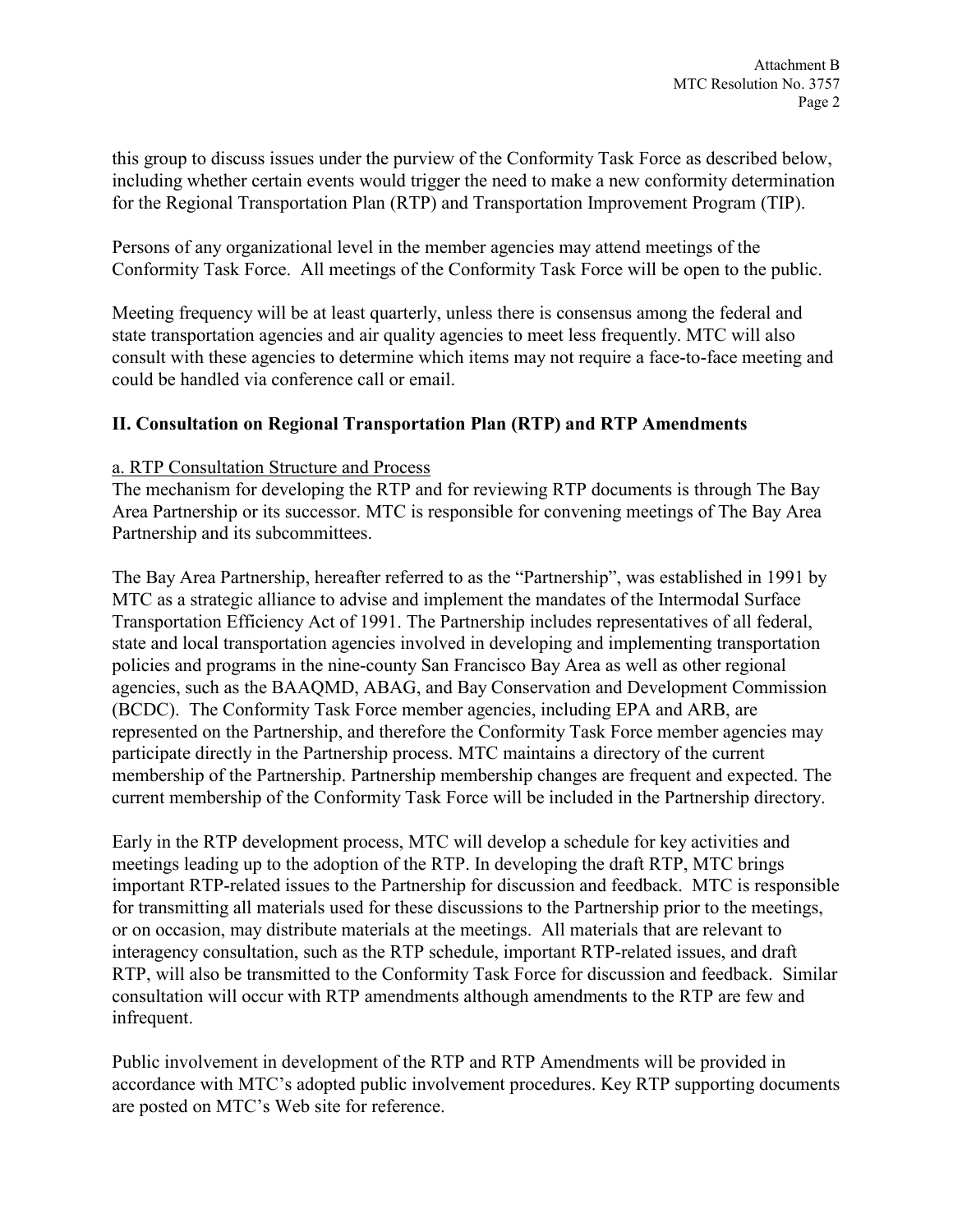Policy decisions and actions pertaining to the RTP are the responsibility of MTC and will be made through MTC's Commission and its standing committee structure. The MTC standing committee currently in charge of the RTP is the Planning Committee, but changes to committee names can be expected from time to time. Comments received on important RTP-related issues and materials will be reviewed and considered by MTC staff in preparation of issuing a draft and final RTP for public review. MTC staff will respond to all significant comments, and the comments and response to comments will be made available for discussion with the Planning Committee and the Commission. MTC will transmit RTP-related materials to be discussed at the Planning Committee and Commission meetings to the Conformity Task Force prior to the meeting, or on occasion, may distribute materials at the meetings. Staff and policy board members of Conformity Task Force agencies may participate in these meetings.

b. Agency Roles and Responsibilities. Development of the RTP will be a collaborative process with agencies participating through participation the Partnership and/or MTC Commission and its standing committees. The following are the expected participation of key agencies in RTP development and review.

| Agency         | <b>Roles</b>                                                                                   |  |  |  |  |
|----------------|------------------------------------------------------------------------------------------------|--|--|--|--|
| <b>MTC</b>     | As the MPO for the San Francisco Bay Area, MTC develops, coordinates, circulates and           |  |  |  |  |
|                | provides for public involvement prior to adopting the RTP. Develops supporting technical       |  |  |  |  |
|                | documents, environmental documents, public information and other supplemental reports          |  |  |  |  |
|                | related to RTP. Prepares conformity analysis for RTP and makes conformity findings prior       |  |  |  |  |
|                | to adoption. Includes funding for TCMs in RTP. MTC Commission will act as the final            |  |  |  |  |
|                | policy body in the development and adoption of the RTP.                                        |  |  |  |  |
| ABAG           | Adopts long-range land use and demographic projections for the Bay Area. Provides              |  |  |  |  |
|                | detailed demographic data to MTC for travel forecasting and regional emissions analysis.       |  |  |  |  |
| California DOT | Project initiator for all state highway projects in the MTC region. Works directly with MTC    |  |  |  |  |
| (Caltrans)     | in providing and reviewing detailed technical programming information. Defines the design      |  |  |  |  |
|                | concept and scope of projects in the RTP to conduct regional emissions analysis. Promptly      |  |  |  |  |
|                | notifies MTC of changes in design concept and scope, cost, and implementation year of          |  |  |  |  |
|                | regionally significant projects. Conducts project level pollutant hotspot analyses. Identifies |  |  |  |  |
|                | and commits to project level pollutant mitigation measures, as required. Implements TCMs       |  |  |  |  |
|                | for which Caltrans is responsible in a timely fashion.                                         |  |  |  |  |
| California ARB | Develops, solicits input on and adopts motor vehicle emissions factors; seeks EPA approval     |  |  |  |  |
|                | for their use in conformity analyses.                                                          |  |  |  |  |
| <b>BAAQMD</b>  | Reviews and comments on all aspects of the conformity determinations for the RTP.              |  |  |  |  |
| <b>EPA</b>     | Administers and provides guidance on the Clean Air Act and Transportation Conformity           |  |  |  |  |
|                | regulations. Determines adequacy of motor vehicle emissions budget used for making RTP         |  |  |  |  |
|                | conformity findings. Reviews and comments on conformity determinations for the RTP.            |  |  |  |  |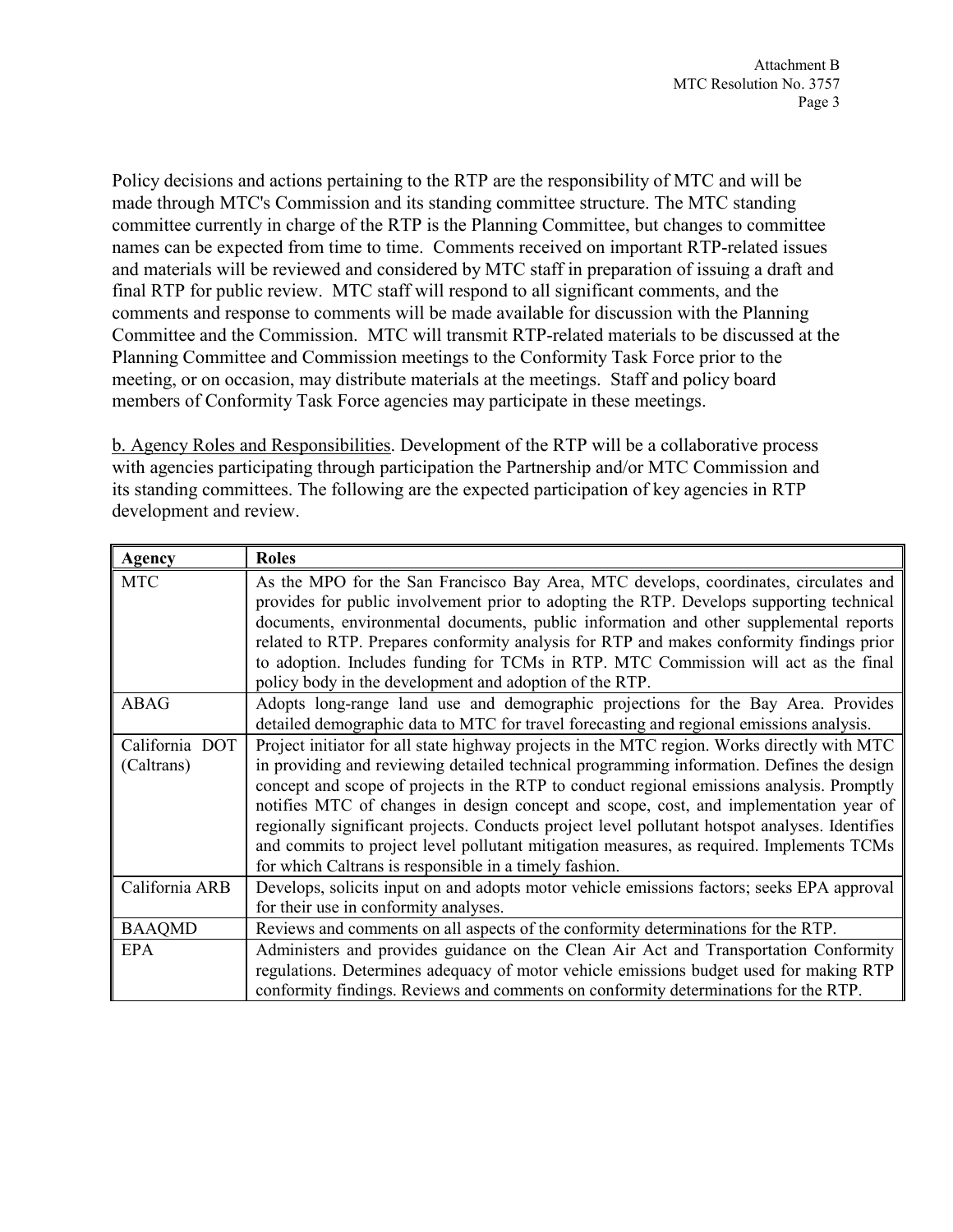| Agency          | <b>Roles</b>                                                                                 |  |  |  |  |
|-----------------|----------------------------------------------------------------------------------------------|--|--|--|--|
| Local           | Local municipalities propose projects for inclusion in the RTP and provide related           |  |  |  |  |
| Municipalities  | information on design concept and scope for all regionally significant projects, including   |  |  |  |  |
|                 | facilities where detailed design features have not yet been decided. Promptly notifies MTC   |  |  |  |  |
|                 | of changes in design concept and scope, cost, and implementation year of regionally          |  |  |  |  |
|                 | significant projects that would affect a new conformity analysis. Conducts project level     |  |  |  |  |
|                 | pollutant hotspot analyses. Identifies and commits to project level mitigation measures, as  |  |  |  |  |
|                 | required. Implement TCMs for which local governments have responsibility in a timely         |  |  |  |  |
|                 | fashion.                                                                                     |  |  |  |  |
| Local           | Project initiators for certain road and transit projects. See above Local Municipalities.    |  |  |  |  |
| Transportation  |                                                                                              |  |  |  |  |
| Agencies        |                                                                                              |  |  |  |  |
| (CTAs, Transit  |                                                                                              |  |  |  |  |
| Operators)      |                                                                                              |  |  |  |  |
| <b>FHWA/FTA</b> | FHWA and FTA consult with EPA on finding that the RTP conforms to the SIP. Provide           |  |  |  |  |
|                 | guidance on transportation planning regulations. Ensure that all transportation planning and |  |  |  |  |
|                 | transportation conformity requirements contained in 23 CFR Part 450 and 40 CFR Part 93,      |  |  |  |  |
|                 | respectively, are met.                                                                       |  |  |  |  |

\* While these are the key areas and agencies involved in the development of the RTP, participation in the RTP process by other agencies may occur.

c. Consultation on RTP and RTP Amendment Conformity Analysis

Consultation on the assumptions and approach to the conformity analysis of the RTP or RTP Amendment will occur during the preparation of the draft RTP or RTP Amendment. MTC typically starts discussing the assumptions and approach to the conformity analysis with the Conformity Task Force at least two to three months prior to the conformity analysis being conducted. Early in the RTP or RTP Amendment development process, MTC will consult with the Conformity Task Force on, at a minimum, the following topics:

- Travel forecasting and modeling assumptions
- Latest planning assumptions
- Motor vehicle emission factors to be used in conformity analysis
- Appropriate analysis years
- Key regionally significant projects assumed in the transportation network and the year of operation
- Status of TCM implementation
- Financial constraints and other requirements that affect conformity pursuant to Federal Statewide and Metropolitan Planning regulations.
- Reliance on a previous regional emissions analysis
- The need for an Interim RTP (in the event of a conformity lapse)

The preparation of the draft conformity analysis will typically begin after public review of the draft RTP or RTP Amendment since there may be changes to projects and programs resulting from further public input. MTC will transmit the results of the draft conformity analysis to the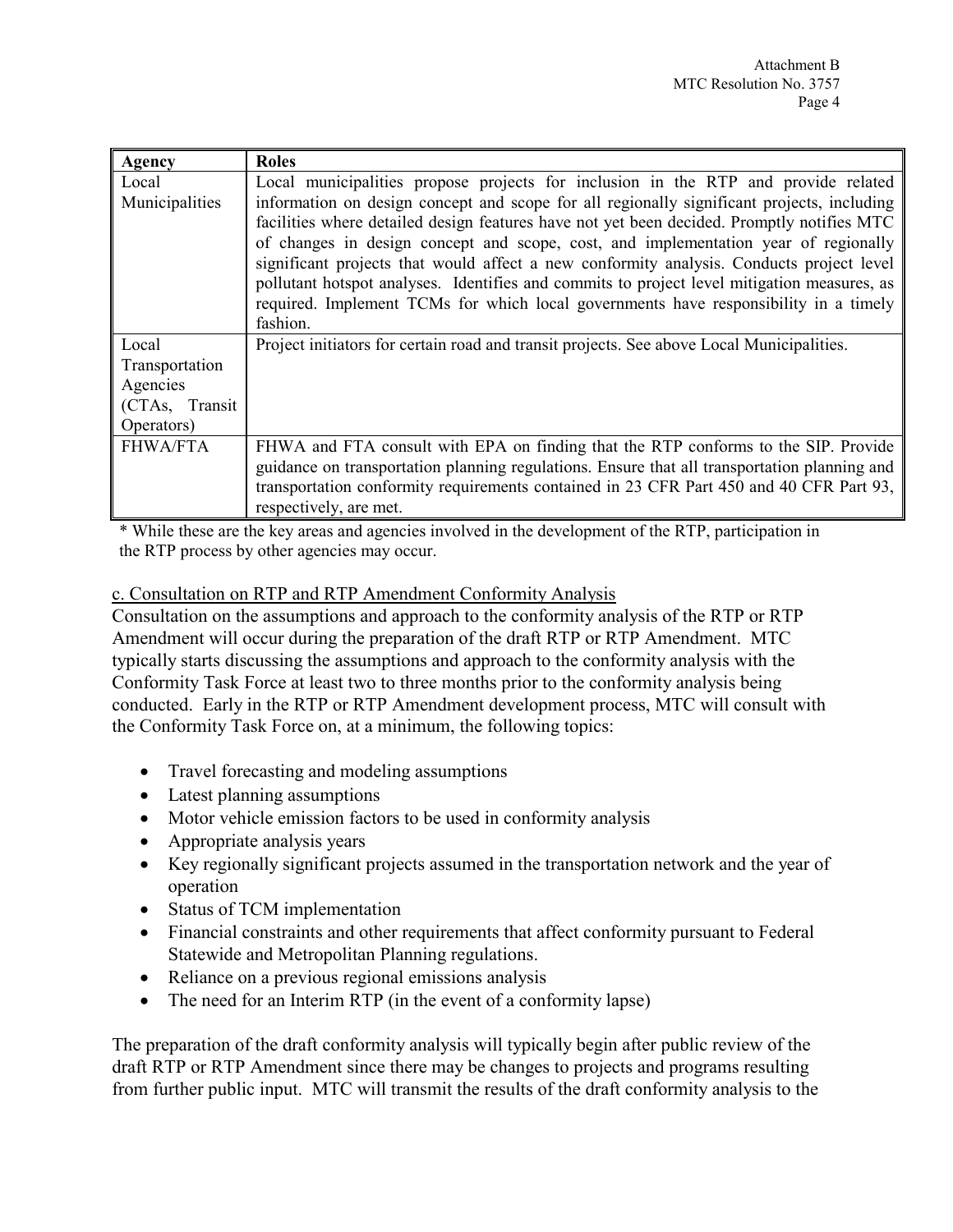Conformity Task Force prior to releasing the draft conformity analysis for public review. The Conformity Task Force will respond promptly to MTC staff with any comments. The draft conformity analysis will be available for public review at least 30 days prior to any final action by MTC on the final conformity analysis and RTP or RTP Amendment. MTC will consult with the Conformity Task Force, as needed, in preparing written responses to significant comments on the draft conformity analysis. The draft conformity analysis will be reviewed by the MTC standing committee responsible for the RTP and will be referred to the Commission for approval. Members of the public can comment on the draft conformity analysis in writing or in person at MTC meetings prior to the close of the 30-day public review period. After the Commission approves the final conformity analysis, MTC will provide the final conformity analysis to FHWA/FTA for joint review as required by 40 CRF 93.104 and 23 CRF 450.322 of the FHWA/FTA Statewide and Metropolitan Planning Rule. Copies of the final conformity analysis will also be transmitted to the Conformity Task Force and made available in the MTC/ABAG Library and MTC's Web site.

# **III. Consultation on Transportation Improvement Program (TIP) and TIP Amendments**

# a. TIP Consultation Structure and Process

Similar to the RTP development, the mechanism for developing the TIP or TIP Amendments is through the Partnership or its successor. MTC is responsible for convening meetings of the Partnership and its subcommittees. These meetings are open to the public.

The Partnership includes representatives of all federal, state and local transportation agencies involved in developing and implementing transportation policies and programs in the ninecounty San Francisco Bay Area as well as other regional agencies, such as the BAAQMD, ABAG, and BCDC. The Conformity Task Force member agencies, including EPA and ARB, are represented on the Partnership, and therefore the Conformity Task Force member agencies may participate directly in the Partnership process.

Early in the TIP development process, MTC will develop a schedule for key activities and meetings leading up to the adoption of the TIP. In developing the draft TIP, MTC brings important TIP-related issues to the Partnership for discussion and feedback. MTC is responsible for transmitting all materials used for these discussions to the Partnership prior to the meetings, or on occasion, may distribute materials at the meetings. All materials that are relevant to interagency consultation, such as the TIP schedule, important TIP-related issues, and draft TIP, will also be transmitted to the Conformity Task Force for discussion and feedback. Similar consultation will occur for TIP Amendments requiring an air quality conformity determination.

Public involvement in development of the TIP or TIP Amendments will be provided in accordance with MTC's adopted public involvement procedures. Key TIP supporting documents are posted on MTC's Web site for reference.

Policy decisions and actions pertaining to the TIP are the responsibility of MTC and will be made through MTC's Commission and its standing committee structure. The MTC standing committee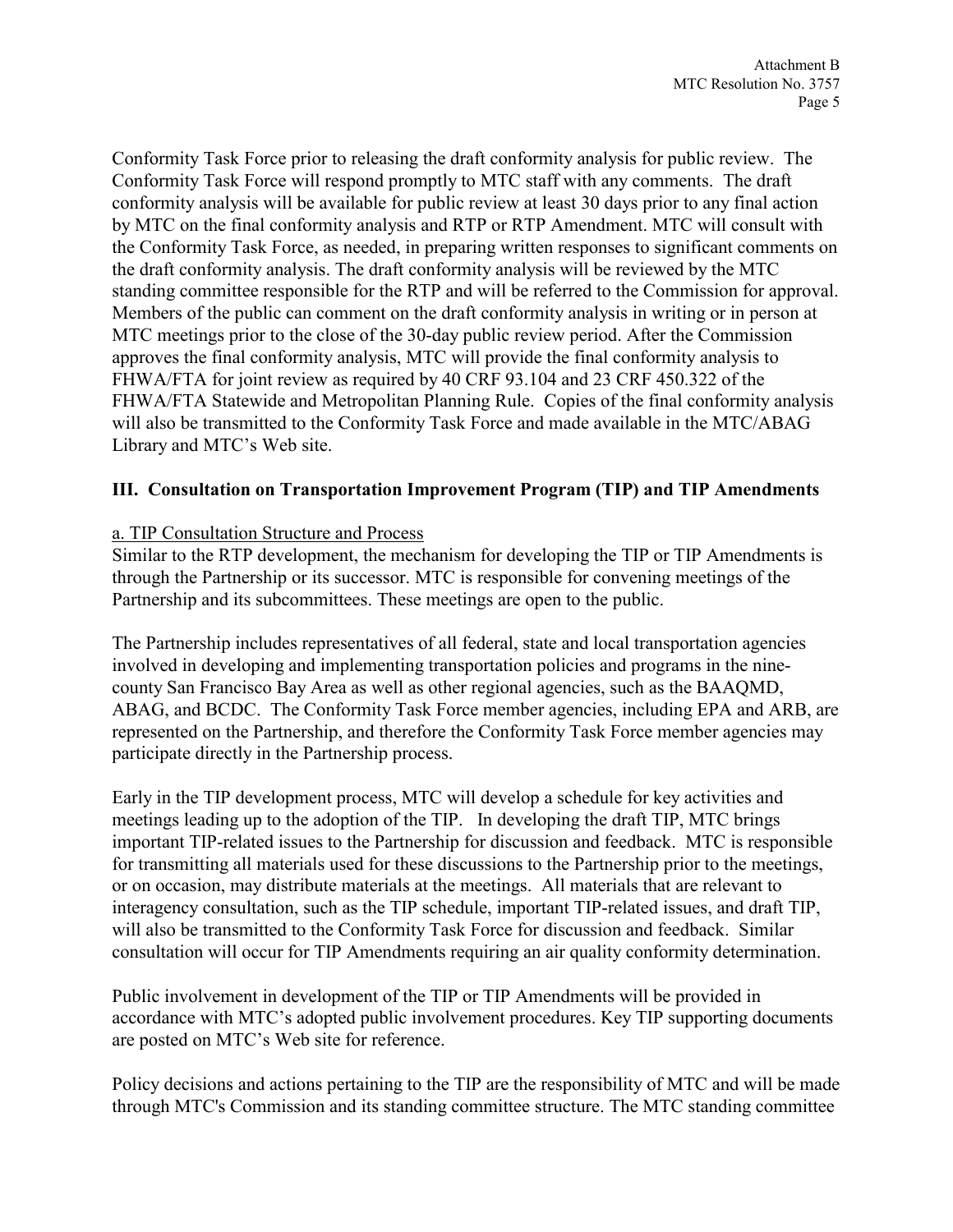currently in charge of the TIP is the Programming and Allocations Committee, but changes to committee names can be expected from time to time. Comments received on important TIPrelated issues and materials will be reviewed and considered by MTC staff in preparation of issuing a draft and final TIP for public review. MTC staff will respond to all significant comments, and the comments and response to comments will be made available for discussion with the Programming and Allocations Committee and the Commission. MTC will transmit TIP-related materials to be discussed at the Programming and Allocations Committee and Commission meetings to the Conformity Task Force prior to the meeting, or on occasion, may distribute materials at the meetings. Staff and policy board members of Conformity Task Force agencies may participate in these meetings.

## b. Agency Roles and Responsibilities

Development of the TIP will be a collaborative process with agencies participating through the Partnership or its successor. The following are the expected participation of key agencies in TIP development and review:

| <b>Agency</b>  | <b>Roles</b>                                                                                |  |  |  |  |
|----------------|---------------------------------------------------------------------------------------------|--|--|--|--|
| <b>MTC</b>     | As MPO for the San Francisco Bay Area, MTC develops, coordinates, circulates and            |  |  |  |  |
|                | provides for public involvement prior to adopting the TIP. Develops supporting technical    |  |  |  |  |
|                | documents and memorandum. Ensures projects in the TIP are consistent with the RTP.          |  |  |  |  |
|                | Ensures project sponsors have written commitments to any pollutant mitigation measures      |  |  |  |  |
|                | required as conditions to NEPA process, prior to funding approval. Prepares conformity      |  |  |  |  |
|                | analysis for the TIP and makes conformity findings prior to adoption. Includes funding for  |  |  |  |  |
|                | TCMs in the TIP to ensure timely implementation. MTC Commission will act as the final       |  |  |  |  |
|                | policy body in the development of the TIP, prior to submittal to Caltrans, FHWA and FTA.    |  |  |  |  |
| ABAG           | Adopts long-range land use and demographic projections for the Bay Area. Provides           |  |  |  |  |
|                | detailed demographic data to MTC for travel forecasting and regional emissions analysis.    |  |  |  |  |
| California DOT | Project initiator for all state highway projects in the MTC region. As such, works directly |  |  |  |  |
| (Caltrans)     | with MTC in providing and reviewing detailed technical programming information.             |  |  |  |  |
|                | Defines the design concept and scope of projects in the TIP to conduct regional emissions   |  |  |  |  |
|                | analysis and provides costs. Promptly notifies MTC of changes in design concept and         |  |  |  |  |
|                | scope, cost, and implementation year of regionally significant projects. Conducts project   |  |  |  |  |
|                | level pollutant hotspot analyses. Identifies and commits to certain pollutant mitigation    |  |  |  |  |
|                | measures, as required. Implements TCMs for which Caltrans is responsible in a timely        |  |  |  |  |
|                | fashion.                                                                                    |  |  |  |  |
| California ARB | Develops, solicits input on and adopts motor vehicle emissions factors. Seeks EPA           |  |  |  |  |
|                | approval for their use in conformity analyses                                               |  |  |  |  |
| <b>BAAQMD</b>  | Reviews and comments on all aspects of the conformity determinations for the TIP.           |  |  |  |  |
| EPA            | Administers and provides guidance on the Clean Air Act and transportation conformity        |  |  |  |  |
|                | regulations. Determines adequacy of motor vehicle emissions budget used for making TIP      |  |  |  |  |
|                | conformity findings. Reviews and comments on conformity determinations for the TIP.         |  |  |  |  |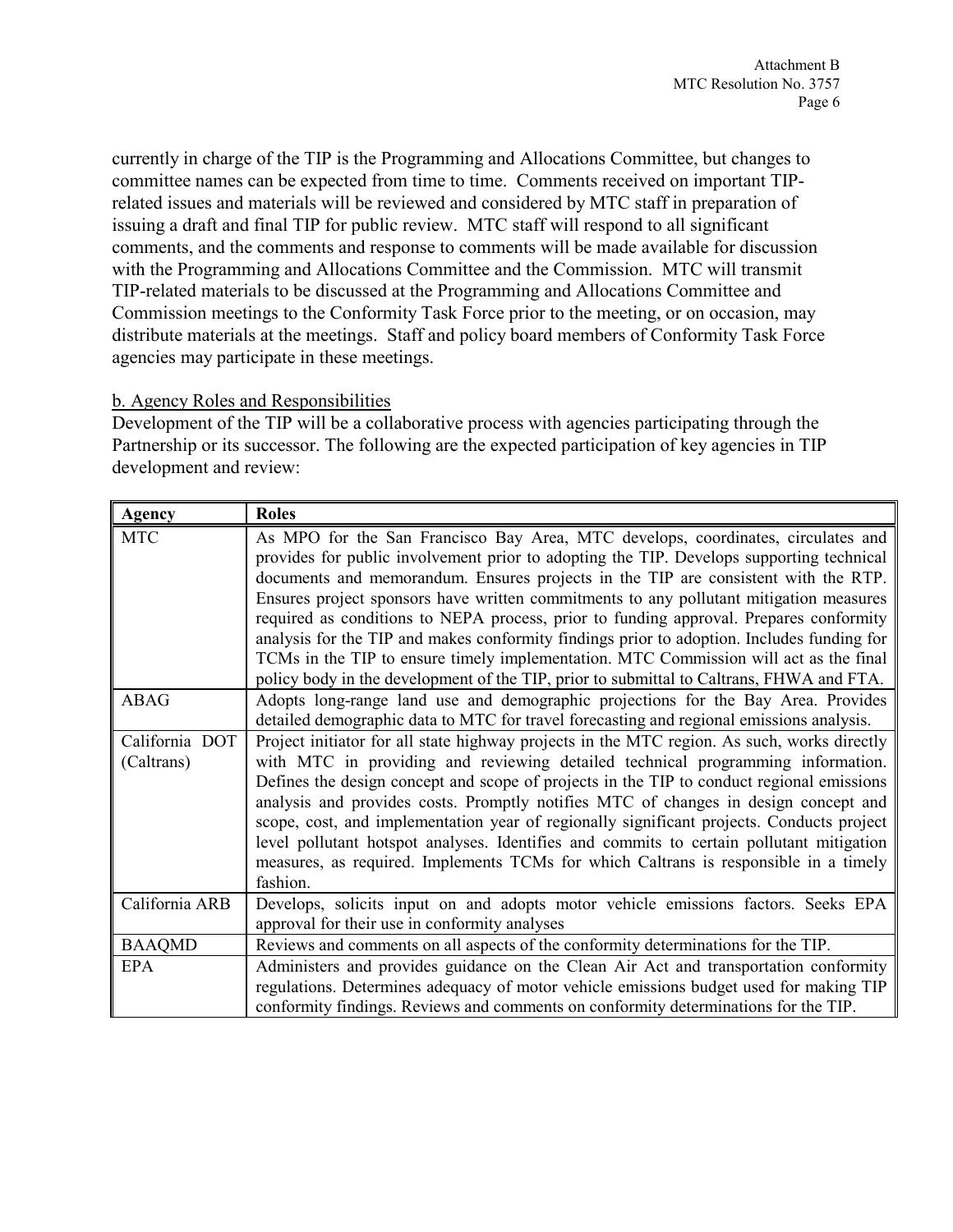| Agency          | <b>Roles</b>                                                                                 |  |  |  |  |
|-----------------|----------------------------------------------------------------------------------------------|--|--|--|--|
| Local           | Local municipalities propose projects for inclusion in the TIP. Responsible for informing    |  |  |  |  |
| Municipalities  | MTC of design concept and scope and costs of all regionally significant projects, including  |  |  |  |  |
|                 | non-FHWA/FTA funded projects when the project sponsor is a recipient of federal funds.       |  |  |  |  |
|                 | Provides design concept and scope for facilities where detailed design features have not yet |  |  |  |  |
|                 | been decided. Promptly notifies MTC of changes in design concept and scope, cost, and        |  |  |  |  |
|                 | implementation year of any regionally significant projects that would affect a new           |  |  |  |  |
|                 | conformity analysis. Ensures regionally significant projects are in a conforming RTP and     |  |  |  |  |
|                 | TIP (or otherwise meet the requirements of EPA conformity regulations, Sec. 93.121) prior    |  |  |  |  |
|                 | to local approval action. Conducts project level pollutant hotspot analyses. Identifies and  |  |  |  |  |
|                 | commits to project level mitigation measures, as required. Implement TCMs for which          |  |  |  |  |
|                 | local governments have responsibility in a timely fashion.                                   |  |  |  |  |
| Local           | Project initiators for certain road and transit projects. See above Local Municipalities.    |  |  |  |  |
| Transportation  |                                                                                              |  |  |  |  |
| Agencies        |                                                                                              |  |  |  |  |
| (CTAs, Transit  |                                                                                              |  |  |  |  |
| Operators)      |                                                                                              |  |  |  |  |
| <b>FHWA/FTA</b> | FHWA and FTA consult with EPA on finding that the TIP conforms to the SIP. Provide           |  |  |  |  |
|                 | guidance on transportation planning regulations. Ensure that all transportation planning and |  |  |  |  |
|                 | transportation conformity requirements contained in 23 CFR Part 450 and 40 CFR Part 93,      |  |  |  |  |
|                 | respectively, are met.                                                                       |  |  |  |  |

\* While these are the key areas and agencies involved in the development of the TIP, participation in the TIP process by other agencies may occur.

## c. Consultation and Notification Procedures for Conformity Analysis of TIP and TIP Amendments

Adoption of a new TIP will occur at intervals specified in federal planning requirements, whereas TIP Amendments can be expected to occur much more frequently. Consultation on the assumptions and approach to the conformity analysis of the TIP or TIP Amendment will occur during the preparation of the draft TIP or TIP Amendment. MTC typically starts discussing the assumptions and approach to the conformity analysis with the Conformity Task Force at least two to three months prior to the conformity analysis being conducted. When preparing a new TIP, MTC will consult with the Conformity Task Force on the same topics listed for the RTP (see Section II.c.), as well as the additional topics listed below:

- Identification of exempt projects in the TIP
- Identification of exempt projects which should be treated as non-exempt
- Determination of projects which are regionally significant (both FHWA/FTA and non FHWA/FTA funded projects)
- Development of an Interim TIP (in the event of a conformity lapse)

For TIP Amendments, MTC will consult with the Conformity Task Force as identified below: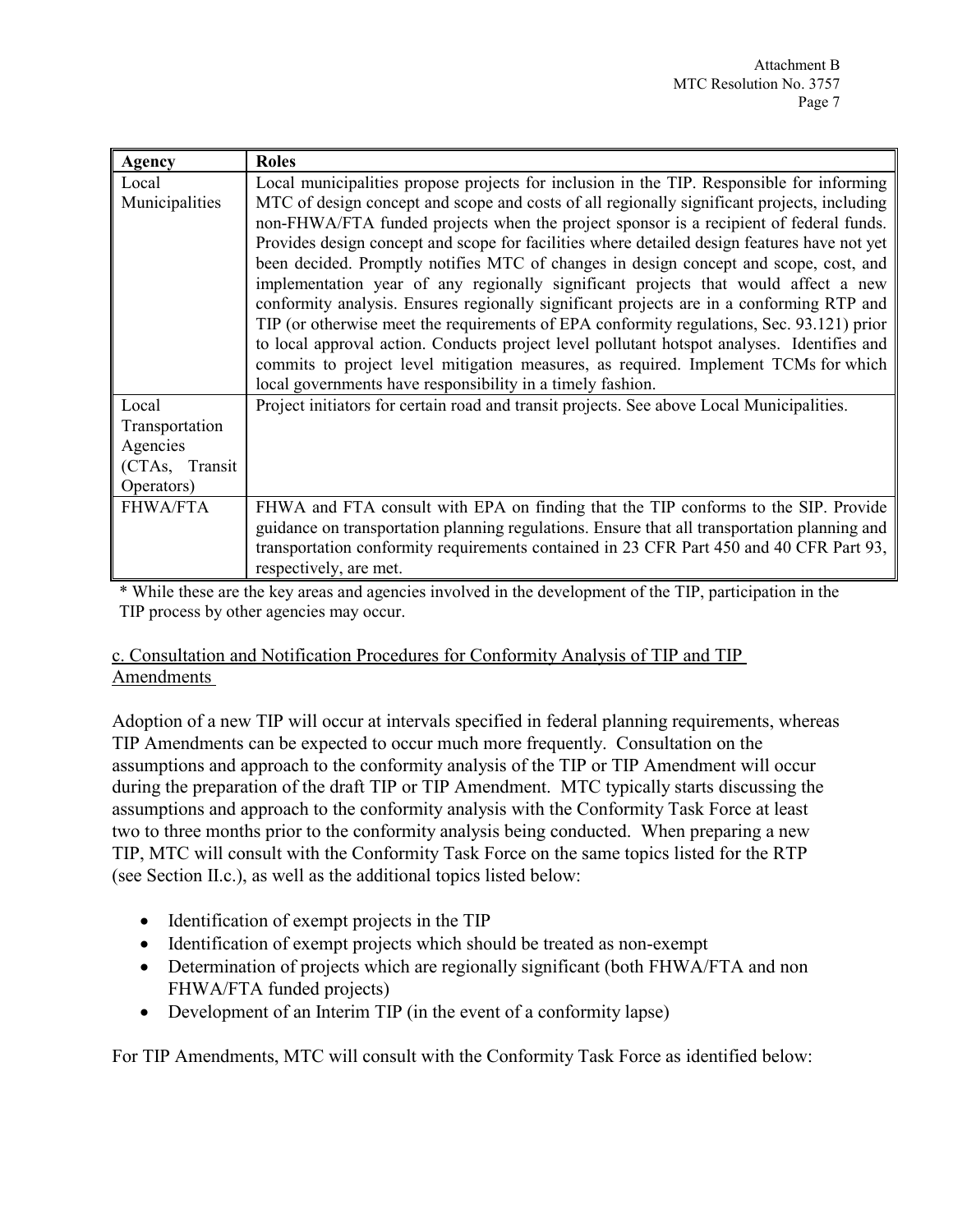# Consultation Required in Situations Requiring a Conformity Determination, Including, But Not Limited To:

- Add a regionally significant project to the TIP when it has already been appropriately accounted for in the regional emissions analysis for the RTP
- Add a non-regionally significant project to the TIP
- Add non-exempt, regionally significant project that has not been accounted for in the regional emissions analysis
- Change in non-exempt, regionally significant project that is not consistent with the design concept and scope or the conformity analysis years

In addition, notification at the beginning of the public comment period is required for major amendments that add/delete exempt project or project phases to/from the TIP and add environmental studies for non-exempt project to the TIP.

Some changes to an adopted TIP do not require consultation or notification of these changes to federal or state agencies.

# No Consultation Required:

According to FHWA/FTA/Caltrans *Procedures for Minor Modification to the FSTIP*, minor change amendments are revisions to project descriptions that do not affect the scope or conflict with the environmental documents, funding revisions that are no more than \$2 million but not more than 20% of the total project cost, changes to fund sources, changes to project lead agency, changes that split or combine projects with no scope or funding changes, changes to required information for grouped projects and adding or deleting projects from grouped project listings. Per the *Procedures for Minor Modification to the FSTIP*, these types of changes are considered administrative actions and do not require any public notification or consultation.

The preparation of the draft conformity analysis will typically begin during the public review period and be completed when all changes to the proposed listing of projects and programs in the draft TIP or TIP Amendment have been finalized. MTC will transmit the results of the draft conformity analysis to the Conformity Task Force prior to releasing the draft conformity analysis for public review. The Conformity Task Force will respond promptly to MTC staff with any comments. The draft conformity analysis will be available for public review at least 30 days prior to any final action by MTC on the final conformity analysis and TIP or TIP Amendment. MTC will consult with the Conformity Task Force, as needed, in preparing written responses to significant comments on the draft conformity analysis. The draft conformity analysis will be reviewed by the MTC standing committee responsible for the TIP and will be referred to the Commission for approval. Members of the public can comment on the draft conformity analysis in writing or in person at MTC meetings prior to the close of the 30-day public review period. After the Commission approves the final conformity analysis, MTC will provide the final conformity analysis to FHWA/FTA for joint review as required by 40 CRF 93.104 and 23 CRF 450.322 of the FHWA/FTA Statewide and Metropolitan Planning Rule. Copies of the final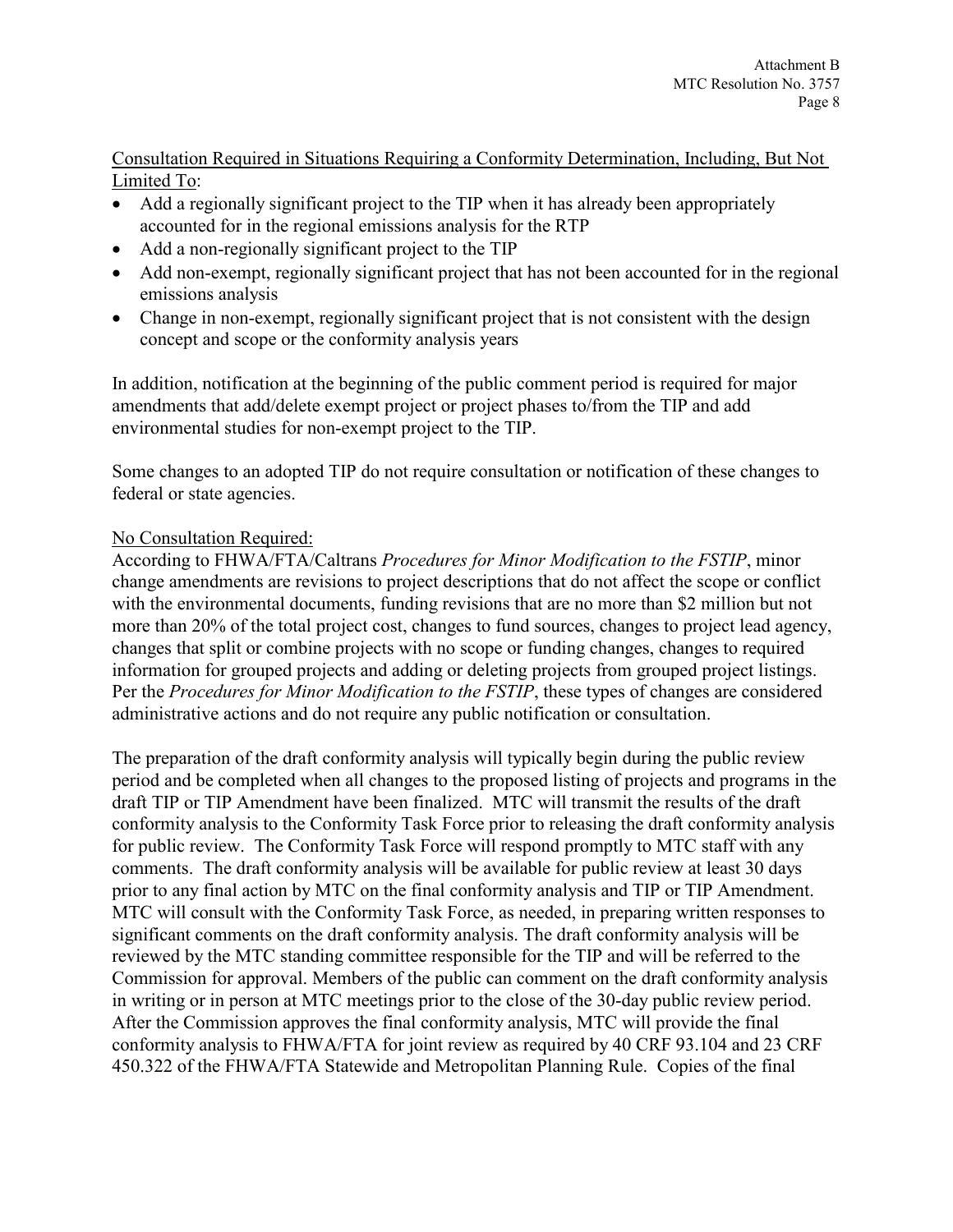conformity analysis will also be transmitted to the Conformity Task Force and made available in the MTC/ABAG Library and MTC's Web site.

## **IV. State Implementation Plan (SIP) Consultation Process**

#### a. SIP Consultation Structure and Process

The BAAQMD, MTC and ABAG have co-lead responsibilities for preparing the SIP. The SIP will normally be developed through a series of workshops, technical meetings, and public involvement forums independent of the Conformity Task Force; however, all Conformity Task Force agencies will be provided with all information and every opportunity to fully participate in the development of the SIP. The BAAQMD will provide and update schedules for SIP development that will be available to all agencies and the public. Public involvement will be in accordance with the BAAQMD's public involvement procedures. Key documents will be posted on BAAQMD's website. SIP development will normally cover inventory development, determination of emission reductions necessary to achieve and/or maintain federal air quality standards, transportation and other control strategies that may be necessary to achieve these standards, contingency measures, and other such technical documentation as required. The SIP will include a process to develop and evaluate transportation control measures as may be suggested by the co-lead agencies, other agencies, and the public.

MTC will consult with the BAAQMD and ARB in providing the travel activity data used to develop the on-road motor vehicle emissions inventory. If new transportation control strategies are necessary to achieve and/or maintain federal air quality standards, MTC will evaluate and receive public comment on potential new measures through the SIP consultation process administered by the BAAQMD. This SIP process will define the motor vehicle emissions budget (MVEB), and its various components, that will be used for future conformity determinations of the RTP and TIP. Prior to publishing the draft SIP, the Conformity Task Force will have an opportunity to review and comment on the proposed MVEB.

The BAAQMD will circulate the draft SIP for public review, and all comments will be responded to in writing prior to adoption of the SIP by the co-lead agencies. The Boards of the co-lead agencies will formally adopt the submittal. The BAAQMD will then transmit the adopted submittal, along with the public notice, public hearing transcript and a summary of comments and responses, to the ARB.

#### b. Agency Roles and Responsibilities

The following provides a summary on the roles and responsibilities of the different agencies with involvement in development and review of SIP submittals dealing with TCMs or emissions budgets.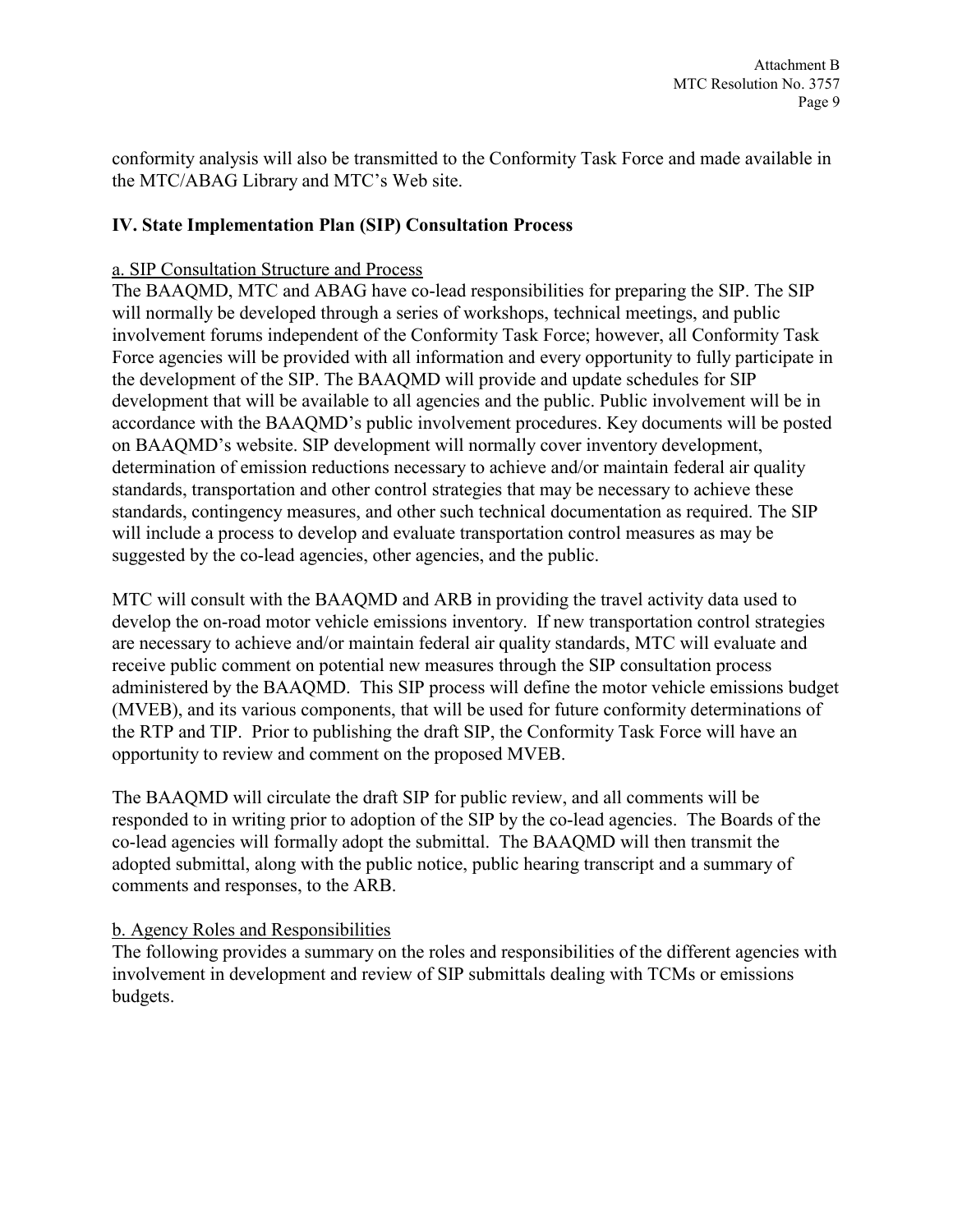| <b>Agency</b>                                                             | <b>Responsibilities</b>                                                                                                                                                                                                                                                                                                                                                                                                                                                                                                                                                                                                                                                              |  |
|---------------------------------------------------------------------------|--------------------------------------------------------------------------------------------------------------------------------------------------------------------------------------------------------------------------------------------------------------------------------------------------------------------------------------------------------------------------------------------------------------------------------------------------------------------------------------------------------------------------------------------------------------------------------------------------------------------------------------------------------------------------------------|--|
| <b>MTC</b>                                                                | MTC is a co-lead agency for development of the SIP. Responsibilities may include<br>preparing initial drafts of SIP submittals, revising those drafts, incorporating other<br>agencies' comments, and preparing public hearing transcripts and responding to public<br>comments. MTC is responsible for developing regional travel demand forecasts used in the<br>SIP emissions inventory and analysis of new TCMs. MTC develops, analyzes, and<br>monitors and reports on implementation of federal TCMs. MTC participates in public<br>workshops and hearings on the SIP. MTC will provide final SIP documents to the<br>Conformity Task Force and place copies in MTC's library. |  |
| <b>ABAG</b>                                                               | ABAG is a co-lead agency for development of the SIP. Responsibilities may include<br>preparing initial drafts of SIP submittals, revising those drafts, incorporating other agency<br>comments, and preparing public hearing transcripts and responding to public comments.<br>ABAG's responsibilities include developing regional economic, land use and population<br>forecasts used in developing SIP inventories. ABAG participates in public workshops and<br>hearings on SIP submittals                                                                                                                                                                                        |  |
| California DOT                                                            | Caltrans participates through various meetings, workshops, and hearings that are                                                                                                                                                                                                                                                                                                                                                                                                                                                                                                                                                                                                     |  |
| (Caltrans)                                                                | conducted by the co-lead agencies.                                                                                                                                                                                                                                                                                                                                                                                                                                                                                                                                                                                                                                                   |  |
| California ARB                                                            | ARB participates in the SIP development process in the Bay Area. ARB receives the Bay<br>Area's SIP submittals, and upon approval, transmits them to EPA. Concurs with TCM<br>substitution in the SIP.                                                                                                                                                                                                                                                                                                                                                                                                                                                                               |  |
| <b>BAAQMD</b>                                                             | BAAQMD is responsible for air quality monitoring, preparation and maintenance of<br>detailed and comprehensive emissions inventories, and other air quality planning and<br>control responsibilities. BAAQMD is responsible for air quality planning in the region. Its<br>responsibilities may include preparing initial drafts of SIP submittals, revising those drafts,<br>incorporating other agencies' comments, and preparing public hearing transcripts and<br>responding to public comments. BAAQMD organizes and participates in public workshops<br>and hearings on SIP submittals.                                                                                        |  |
| <b>EPA</b>                                                                | EPA receives the Bay Area's SIP submittals from the California ARB, and has the<br>responsibility to act on them in a timely manner. EPA directly influences the content of the<br>submittals through regulations implementing the federal Clean Air Act. EPA also has the<br>opportunity to influence the submittals through various meetings, workshops, and hearings<br>that are conducted by the co-lead agencies. Provides guidance on the Clean Air Act.<br>Determines adequacy of motor vehicle emissions budget used for making RTP/TIP<br>conformity findings. Concurs with TCM substitution in the SIP.                                                                    |  |
| Local                                                                     | Local municipalities will also participate through various meetings, workshops, and                                                                                                                                                                                                                                                                                                                                                                                                                                                                                                                                                                                                  |  |
| Municipalities                                                            | hearings that are conducted by the co-lead agencies.                                                                                                                                                                                                                                                                                                                                                                                                                                                                                                                                                                                                                                 |  |
| Local<br>Transportation<br>Agencies (CTAs<br>Transit<br>and<br>Operators) | CTAs and transit operators participate through various meetings, workshops, and hearings<br>that are conducted by the co-lead agencies. CTAs represent the collective transportation<br>interests of cities and counties, and, in certain cases, other local agencies.                                                                                                                                                                                                                                                                                                                                                                                                               |  |
| <b>FHWA/FTA</b>                                                           | Provide guidance on transportation planning regulations. Opportunities to participate in the<br>SIP are as noted above.                                                                                                                                                                                                                                                                                                                                                                                                                                                                                                                                                              |  |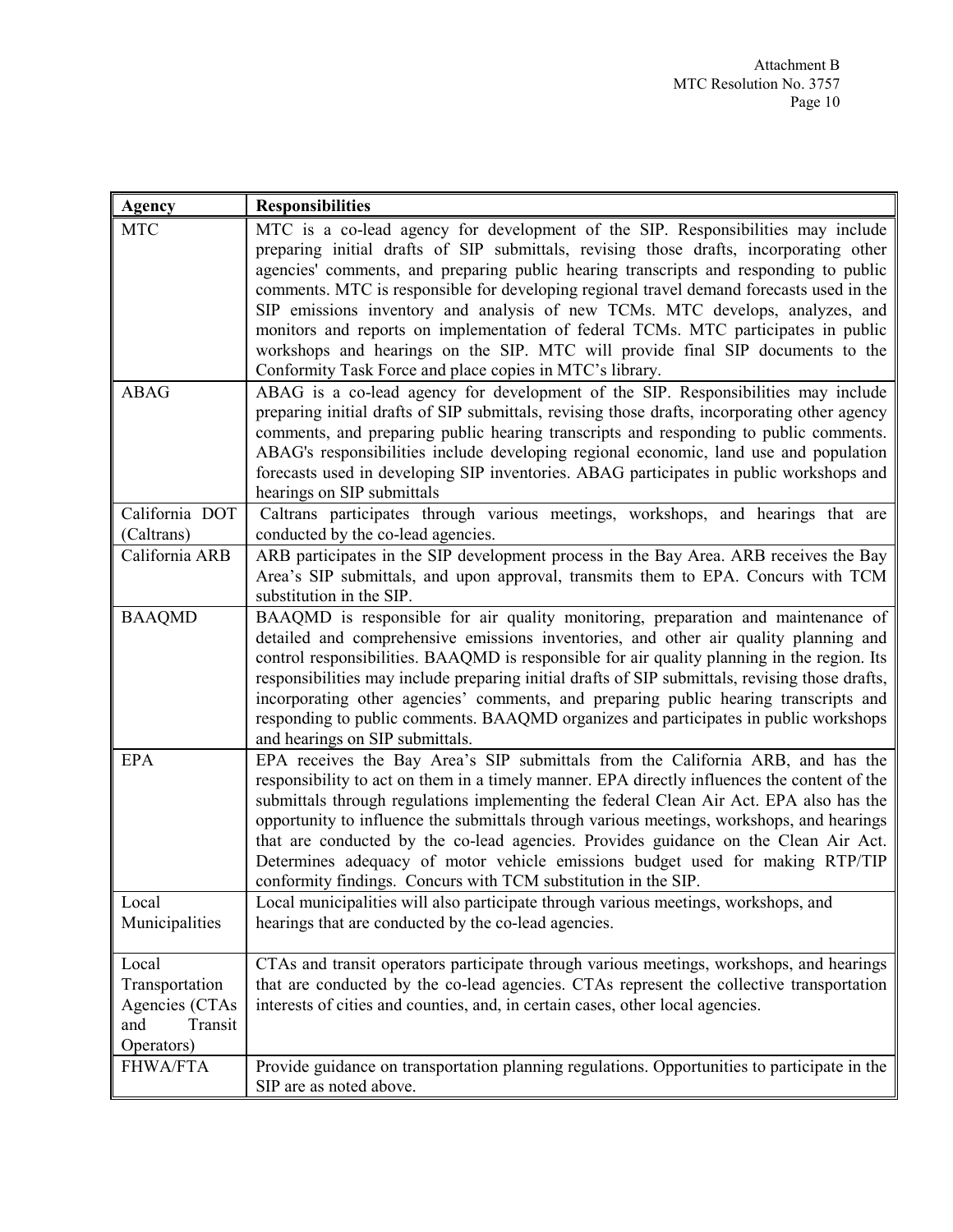## **V. Consultation process for model assumptions, design and data collection**

Consultation on model assumptions, design and data collection will take place through two forums  $(1)$ :

| Group                        | <b>Role/Focus</b>             | <b>Approximate Meeting</b>  |
|------------------------------|-------------------------------|-----------------------------|
|                              |                               | Frequency                   |
| <b>Conformity Task Force</b> | Feedback on regional travel   | Quarterly, unless consensus |
|                              | demand forecast model         | to meet less frequently     |
|                              | development and               |                             |
|                              | assumptions. Consultation on  |                             |
|                              | regional emission models and  |                             |
|                              | assumptions. Feedback on      |                             |
|                              | pollutant hot spot analysis   |                             |
|                              | models developed by others    |                             |
| Model Coordination Working   | Consultation on regional      | At the call of the Chair.   |
| Group of the Partnership     | travel model data collection, |                             |
|                              | analysis, forecasting         |                             |
|                              | assumptions, and model        |                             |
|                              | development and calibration.  |                             |

(1) Membership and meeting frequency changes are regular and expected. Committee structure is subject to change as new committees are formed or as additional committees are included in modeling consultation.

The Model Coordination Working Group focuses on regional transportation model development and coordination. The Working Group or its successor, among other duties, provides a process for consulting on the design, schedule and funding of research and data collection efforts and on development and upgrades to the regional travel demand forecast model maintained by MTC. MTC staff coordinates meetings and helps prepare agenda items. Agendas and packets are generally mailed out one week prior to each meeting. Participation is open to all interested agencies, including members of the Conformity Task Force and the public.

Significant modeling issues that affect or pertain to conformity determinations of the RTP and TIP will be brought by MTC to the Conformity Task Force for discussion prior to any conformity analysis that requires the use of the MTC travel demand forecast model. Any member of the Conformity Task Force can independently request information from MTC concerning specific issues associated with the MTC model design or assumptions, and MTC staff will make the information available.

Models for analysis of localized pollutant hot spots have been developed by others, and the Conformity Task Force does not have any direct role in their development or application. The Conformity Task Force may: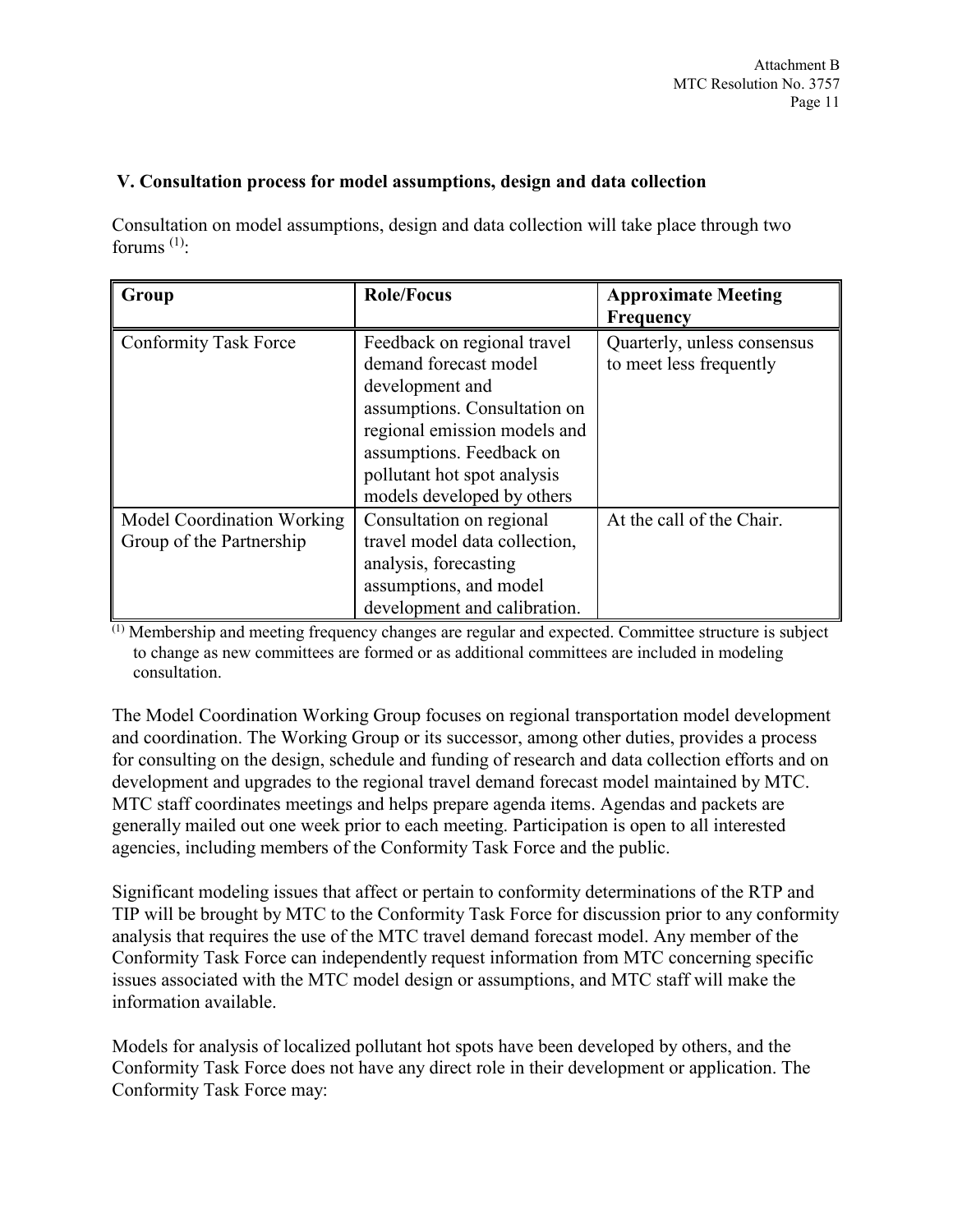- 1. Periodically review and participate with Caltrans and other agencies as appropriate in the update of these models and procedures.
- 2. Refer project sponsors to the most up to date guidance on hot spot analyses.

# **VI. Project-Level Conformity Determinations**

Project-level conformity determinations are required for Federal highway and transit projects in nonattainment and maintenance areas. The project must come from a conforming metropolitan transportation plan and TIP. Additionally, as part of these project-level determinations, in Federal nonattainment and maintenance areas, localized analysis requirements apply for certain Federally-funded or approved projects.

Project sponsors should use the most recent Caltrans procedures for project-level conformity analyses approved by CARB and the EPA. In accordance with Government Code 66518 and 66520, MTC will determine the following:

- 1. That FHWA or FTA has approved the project-level conformity analysis which is included in the project's environmental document.
- 2. That the design concept and scope of the project has not changed significantly from that used by MTC in its regional emissions analysis of the RTP or the TIP.

The Conformity Task Force may periodically review and participate with Caltrans and other agencies as appropriate in the update of the Caltrans procedures for project-level conformity analyses and provide technical guidance to project sponsors who use these procedures.

# **VII**. **Monitoring of Transportation Control Measures (TCMs)**

The periodic conformity analyses for the RTP and TIP will include updates of the implementation of TCMs in the applicable SIP. The Conformity Task Force may request more frequent updates, as needed.

Prior to conducting a new conformity analysis for an RTP or TIP, MTC will document the status of TCMs that have not been completed, by comparing progress to the implementation steps in the SIP. Where TCM emissions reductions are included as part of the MVEB, MTC will also estimate the portion of emission reductions that have been achieved. If there are funding or scheduling issues for a TCM, MTC will describe the steps being undertaken to overcome these obstacles, including means to ensure that funding agencies are giving these TCM maximum priority. MTC may propose substitution of a new TCM for all or a portion of an existing TCM that is experiencing implementation difficulties (see below).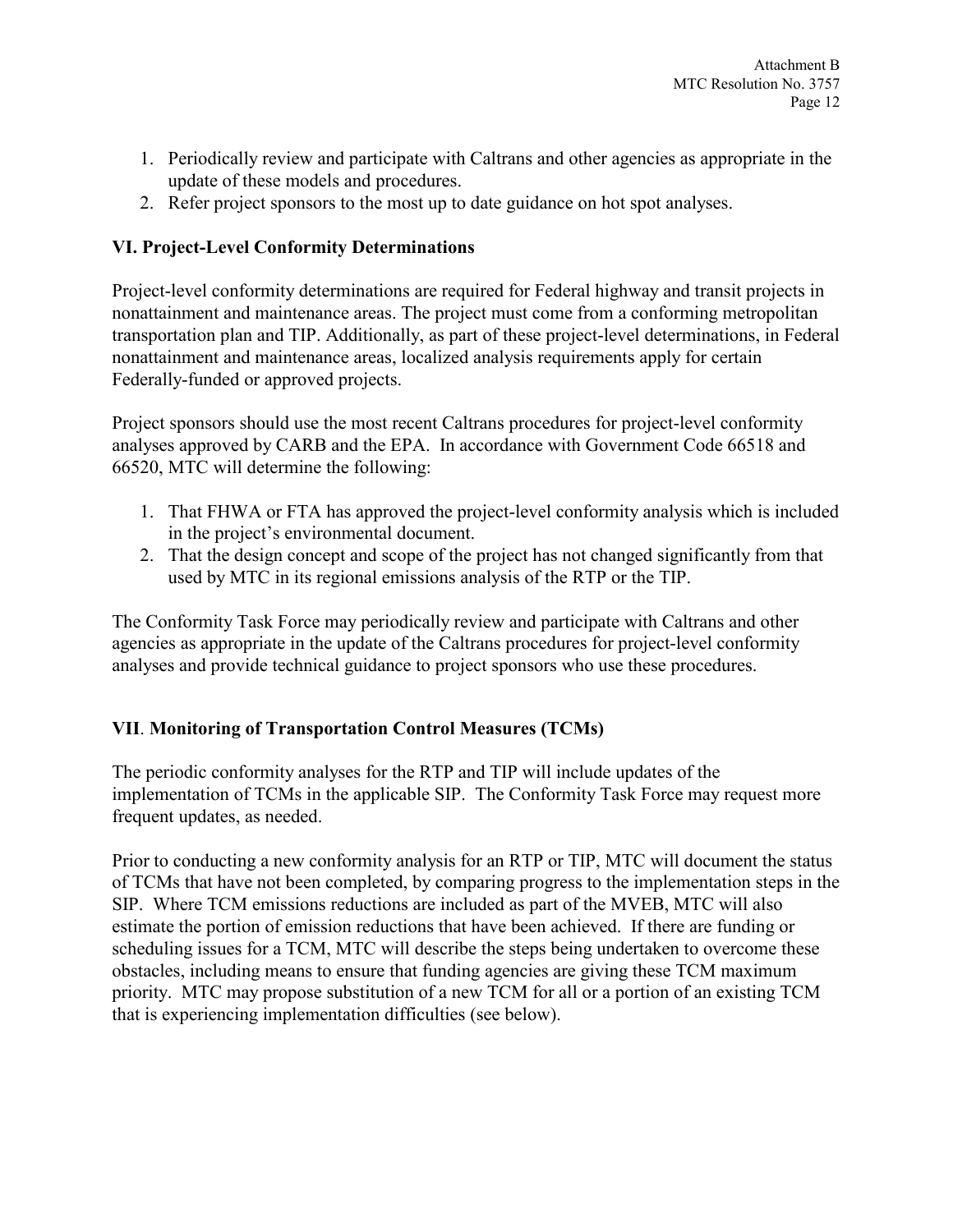## **VIII. Substitution of TCMs in the SIP**

After consultation with the Conformity Task Force, MTC may recommend and proceed with the substitution of a new TCM in the SIP to overcome implementation difficulties with an existing TCM(s). The substitution will take place in accordance with MTC's adopted TCM substitution procedures, which provide for full public involvement. In the event of possible discrepancies between MTC's TCM Substitution Procedures and those in SAFETEA (Public Law 109-59), the provisions of SAFETEA will govern.

# **IX. Other Conformity Task Force Processes and Procedures**

Interagency consultation procedures for specific conformity issues are described below:

- 1. Defining regionally significant projects: Regionally significant projects are defined as a transportation project (other than an exempt project) that is on a facility which serves regional transportation needs and would normally be included in the coded network for the regional transportation demand forecast model, including at a minimum all principal arterial highways and all fixed guideway transit facilities that offer an alternative to regional highway travel. MTC's travel model roadway network may also include other types of facilities for reasons of functionality or connectivity that would not normally be considered regionally significant. MTC will periodically review with the Conformity Task Force the types of facilities and projects that are coded in the network but which MTC recommends should not be classified as regionally significant (and which therefore would not trigger a new regional emissions analysis if amended into the TIP). MTC will document the decisions of the Task Force for future reference. The Task Force will also consider projects that would not be found regionally significant according to the modeling definition above but should be treated as regionally significant for conformity purposes.
- 2. Determination of significant change in project design concept and scope: Project sponsors should provide timely notice to MTC of any change in the design concept or scope of any regionally significant project in the RTP and TIP. MTC will consider a significant change in design concept and scope to be one that would alter the coding of the project in the transportation network associated with the regional travel model. When a project(s) has a change in design concept and scope from that assumed in the most recent conformed TIP and RTP, MTC will not normally consider revisions to the RTP or TIP if such a revision requires a new regional emissions analysis for the entire Plan and TIP. MTC will evaluate projects that may be considered to have a change in design concept and scope and will consult with the Conformity Task Force prior to advising the project sponsor as to how MTC intends to proceed with any request to amend the RTP and/or TIP.
- 3. Determining if exempt projects should be treated as non-exempt: MTC will identify all projects in the TIP that meet the definition of an exempt project, as defined in the Conformity regulations. MTC will provide a list of exempt projects to the Conformity Task Force for review prior to releasing the draft TIP for public comment. If any member of the Conformity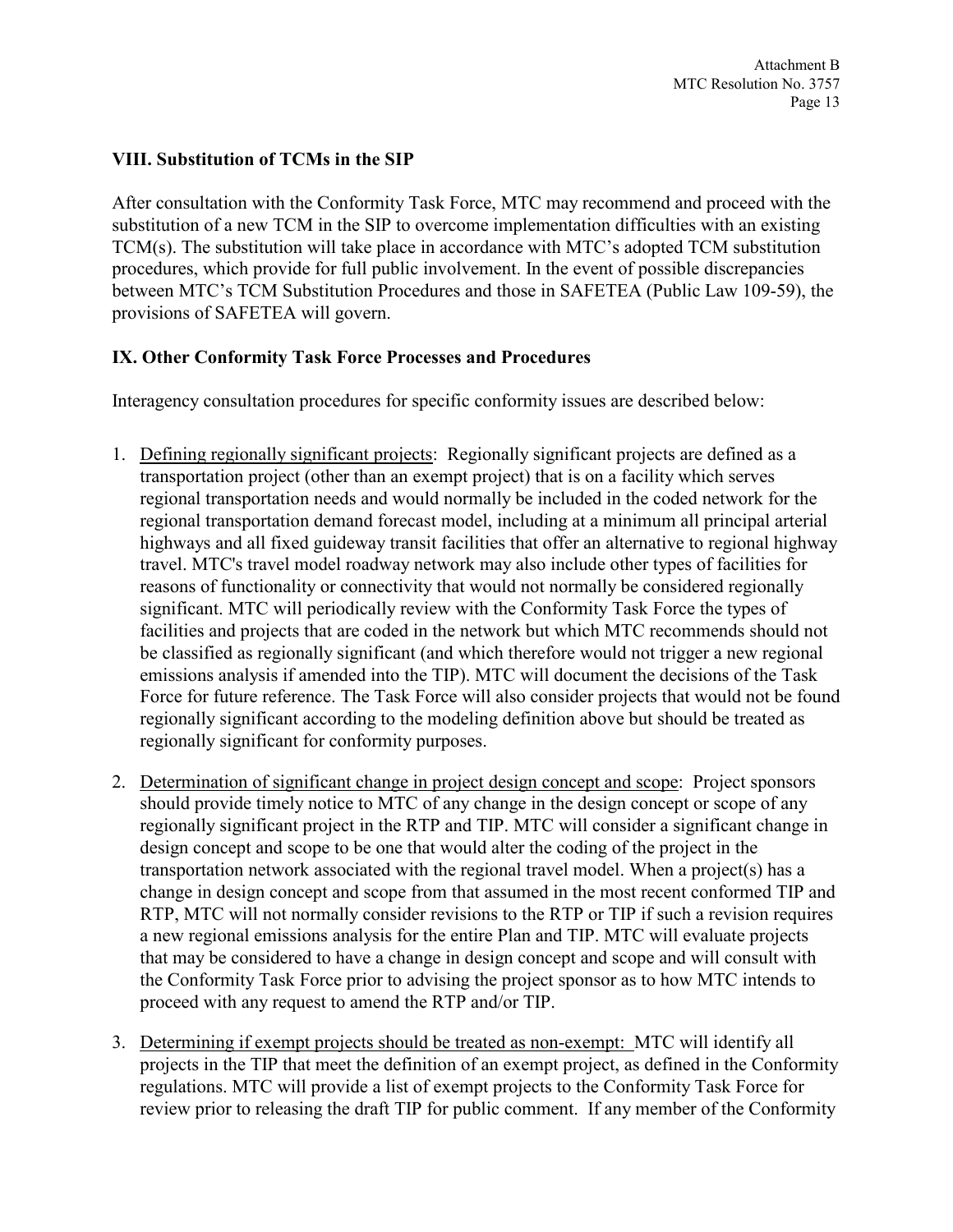Task Force believes an exempt project has potentially adverse emission impacts or interferes with TCM implementation, they can bring their concern to the Conformity Task Force for review and resolution. If it is determined by the Conformity Task Force that the project should be considered non-exempt, MTC will notify the project sponsor of this determination and make appropriate changes to the conformity analysis, as required.

- 4. Treatment of non-FHWA/FTA regionally significant projects: Any recipient of federal funding is required to disclose to MTC the design concept and scope of regionally significant projects that do not use FHWA or FTA funds. MTC will request that Caltrans and local agencies identify all such projects prior to conducting a new conformity analysis for the RTP or TIP. As part of the conformity analysis, MTC will also include a written response to any significant comment received about whether any project or projects of this type are adequately accounted for in the regional emissions analysis.
- 5. Projects that can advance during a conformity lapse. In the event of a conformity lapse, MTC will convene the Conformity Task Force to identify projects in the RTP and TIP that may move forward. MTC will also consult the Conformity Task Force on the process for preparing an Interim RTP and TIP.

# **X. Addressing Activities and Emissions that Cross MPO Boundaries**

When a project that is not exempt is proposed in another MPO's Plan or TIP crosses MTC's boundaries, MTC will review the project with the Conformity Task Force to determine appropriate methods for addressing the emissions impact of the project in MTC's conformity analysis, consistent with EPA's conformity regulations.

MTC's federal transportation planning area includes a portion of Solano County, which is in the Sacramento air basin. This portion, the eastern half of Solano County, is also designated nonattainment for the ozone National Ambient Air Quality Standard (NAAQS), and is included in the Sacramento Metropolitan air quality planning area. (see Exhibit A) The Sacramento Area Council of Governments (SACOG) is the MPO for this planning area. MTC and SACOG, in consultation with Caltrans, the State Air Resources Board, and the Governor's Office, have developed and signed a Memorandum of Understanding (MOU) for undertaking conformity analysis in eastern Solano County.

MTC staff has consulted with the Conformity Task Force and SACOG staff and has prepared revisions to the MTC/SACOG MOU. The revisions account for additional federal transportationair quality requirements and provide clarity on MTC and SACOG's roles and responsibilities relative to these new requirements. The MTC/SACOG MOU revisions were reviewed and approved by the Conformity Task Force and SACOG staff. The key revisions are summarized below:

• Programming of CMAQ funds in eastern Solano County;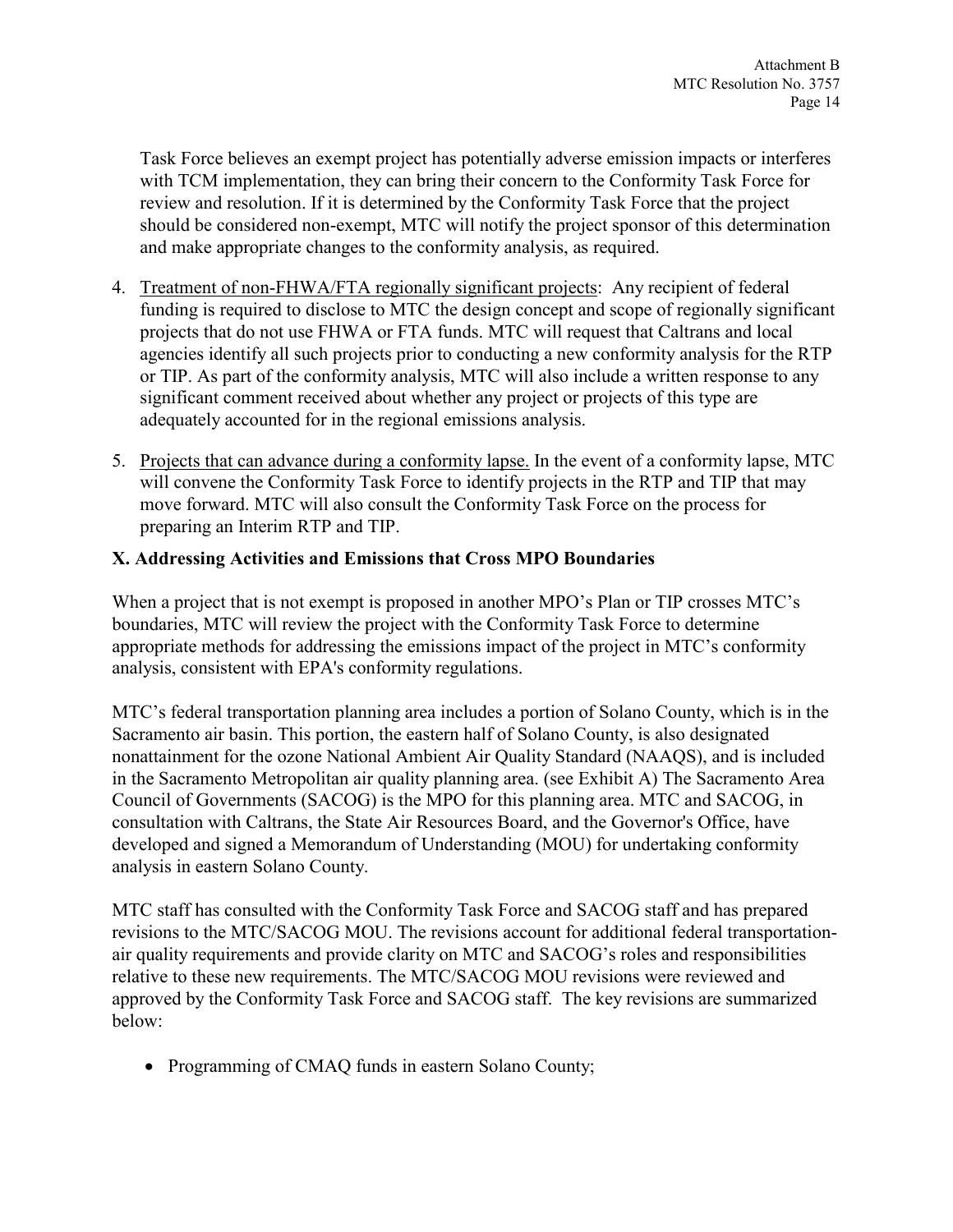- Coordination between MTC and SACOG when exchanging travel data for emission inventories in eastern Solano County; and,
- Coordination between MTC and SACOG when conducting project-level conformity in eastern Solano County.

The MTC approved MTC Resolution No. 2611, Revised, and MTC's and SACOG's executive directors executed the revised MTC/SACOG MOU on September 11, 2018.

# **XI. Conflict Resolution**

Conflicts between State agencies, ABAG, MTC or BAAQMD that arise during consultation will be resolved as follows:

- 1 A statement of the nature of the conflict will be prepared and agreed to by the Conformity Task Force.
- 3. Staff of the affected agencies will meet in a good faith effort to resolve the conflict in a manner acceptable to all parties.
- 4. If the staff is unsuccessful, the Executive Directors or their designee of any state agency and all other parties to the conflict shall meet to resolve differences in a manner acceptable to all parties.
- 5. The parties to the conflict will determine when the 14-day clock (see below) starts.
- 6. Following these steps, the State Air Resources Board has 14 days to appeal to the Governor after Caltrans or MTC has notified the State Air Resources Board that either party plans to proceed with their conformity decision or policy that is the source of the conflict. If the State air agency appeals to the Governor, the final conformity determination must have the concurrence of the Governor. If the State Air Resources Board does not appeal to the Governor within 14 days, the MTC or State Department of Transportation may proceed with the final conformity determination. The Governor may delegate his or her role in this process, but not to the head or staff of the State or local air agency, State department of transportation, State transportation commission or board, or an MPO.

# **XII**. **Public Consultation Procedures**

MTC will follow its adopted public involvement procedures when making conformity determinations on transportation plans, and programs. These procedures establish a proactive public involvement process which provides opportunity for public review and comment by, at a minimum, providing reasonable public access to technical and policy information considered by MTC at the beginning of the public comment period and prior to taking formal action on a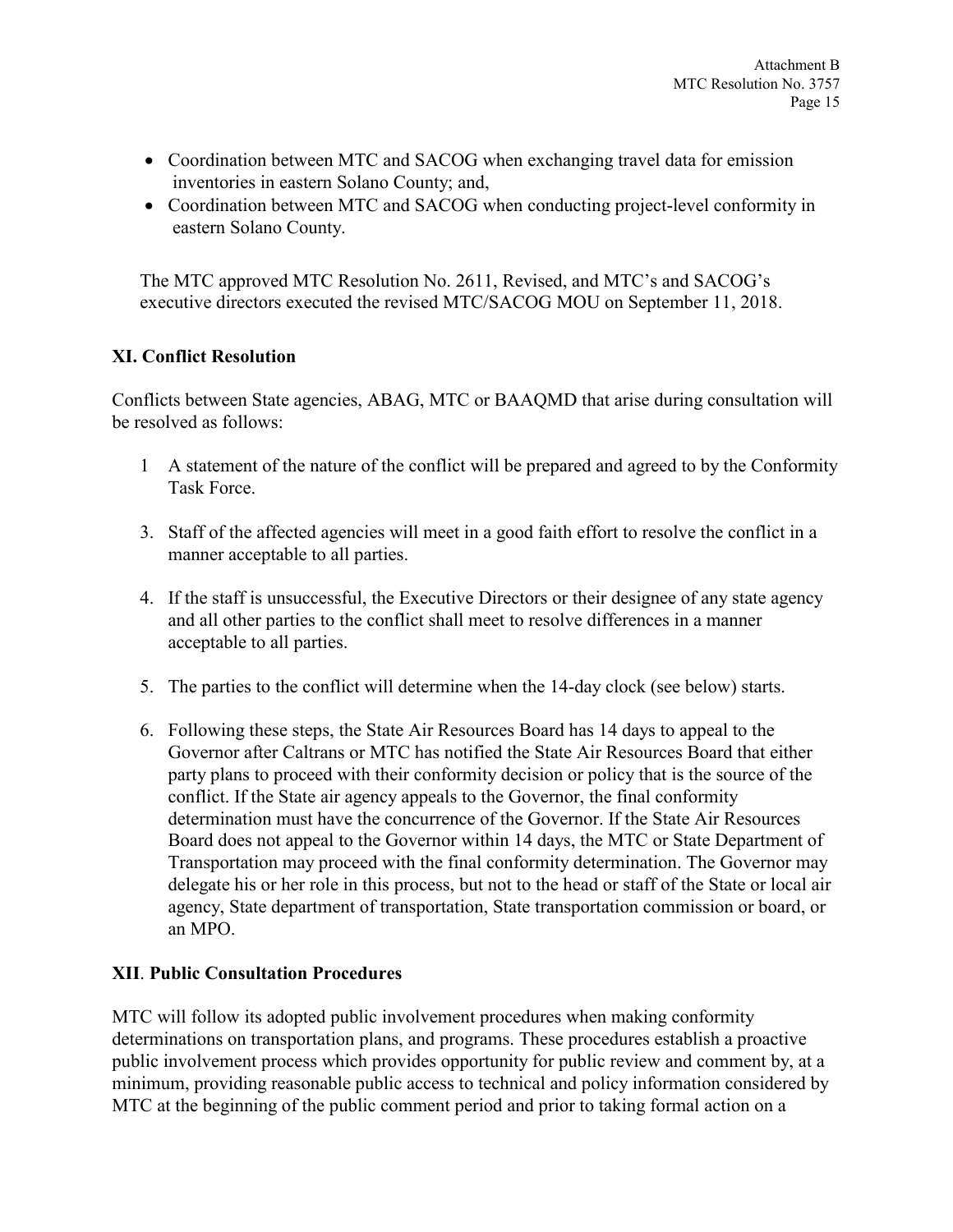conformity determination for the RTP and TIP, consistent with these requirements and those of 23 CFR 450.316(b). Meetings of the Conformity Task Force and Partnership are open to the public. Any charges imposed for public inspection and copying should be consistent with the fee schedule contained in 49 CFR 7.95. These agencies shall also provide opportunity for public involvement in conformity determinations for projects where otherwise required by law.